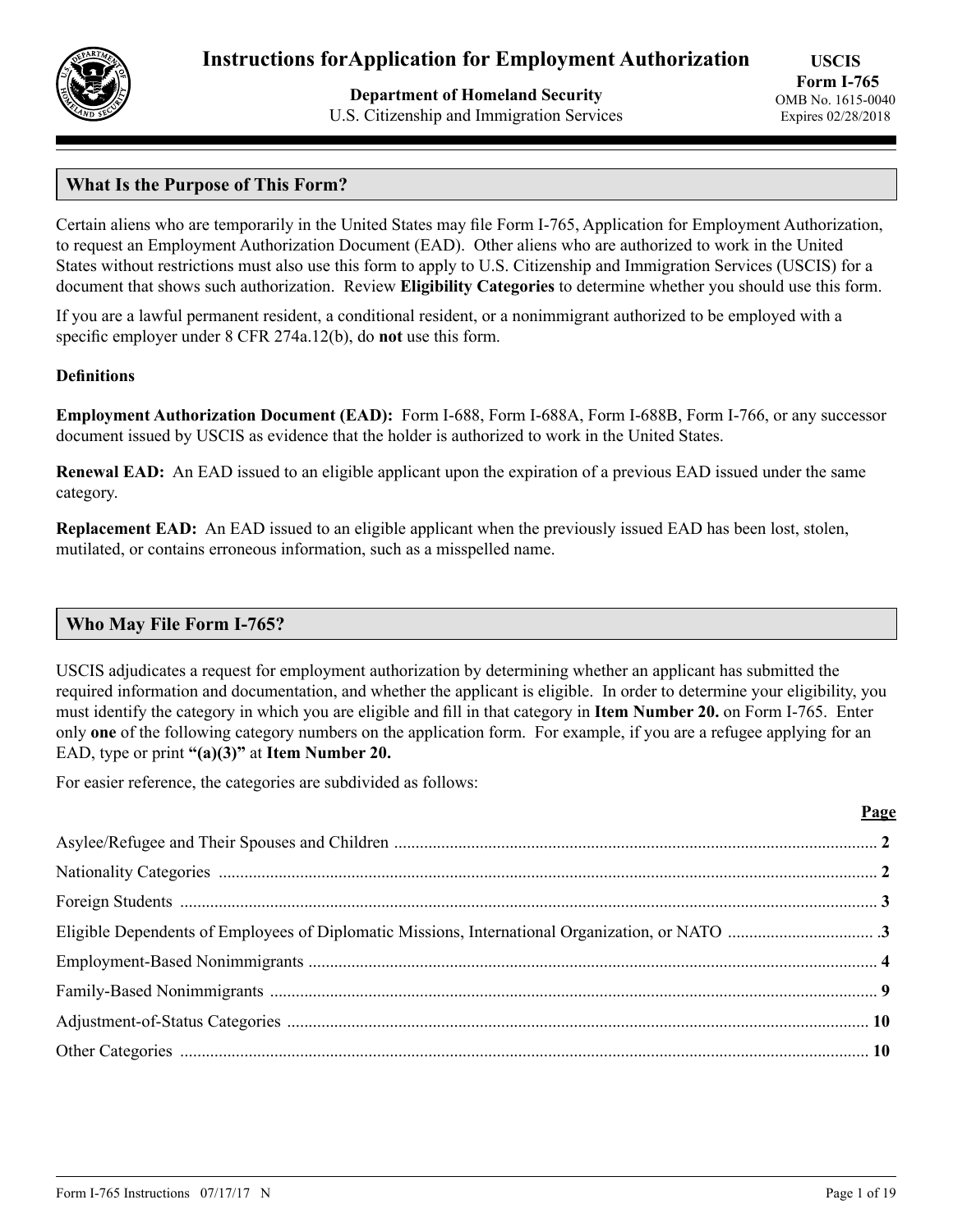## **1. Asylee/Refugee Categories (and their Spouse and Children)**

- **A. Refugee--(a)(3).** File Form I-765 with either a copy of your Form I-590, Registration for Classification as Refugee, approval letter, or a copy of a Form I-730, Refugee/Asylee Relative Petition, approval notice.
- **B. Paroled as a Refugee--(a)(4).** File Form I-765 with a copy of your Form I-94, Arrival-Departure Record.
- **C. Asylee (Granted Asylum)--(a)(5).** File Form I-765 with a copy of the USCIS letter, or judge's decision, granting you asylum. It is not necessary to apply for an EAD as an asylee until 90 days before the expiration of your current EAD.
- **D. Asylum Applicant (With a Pending Asylum Application) Who Filed for Asylum on or After January 4, 1995-- (c)(8).** For specific instructions for applicants with pending asylum claims, see the **Special Filing Instructions for Those with Pending Asylum Applications ((c)(8))** section.

## **2. Nationality Categories**

- **A. Citizen of Micronesia, the Marshall Islands, or Palau--(a)(8).** File Form I-765 if you were admitted to the United States as a citizen of the Federated States of Micronesia (CFA/FSM), the Marshall Islands (CFA/MIS), or Palau under agreements between the United States and the former trust territories.
- **B. Deferred Enforced Departure (DED)/Extended Voluntary Departure--(a)(11).** File Form I-765 with evidence of your identity and nationality.
- **C. Temporary Protected Status (TPS)--(a)(12) and (c)(19).** A category (a)(12) EAD is issued to an individual granted TPS under 8 CFR 244. A category (c)(19) EAD is a temporary treatment benefit under TPS pursuant to 8 CFR 244.5.

To request an EAD based on TPS, file Form I-765 with Form I-821, or with evidence that your initial Form I-821 was accepted or approved. Include evidence of nationality and identity as required by the Form I-821 instructions. If you are requesting extension of TPS status, also include a copy (front and back) of your last available TPS document: EAD, Form I-94, or approval notice.

To register for TPS, you must file a Form I-765 with Form I-821, Application for Temporary Protected Status, for each applicant, regardless of age, even if you are not requesting employment authorization. No fee is required for Form I-765 filed as part of TPS registration. (Form I-821 has separate fee requirements.)

If you have been granted TPS by an immigration judge (IJ) or the Board of Immigration Appeals (BIA) and are requesting your first EAD, you must submit evidence of your IJ or BIA grant of TPS with your application for an EAD along with a copy of your Form I-821 application that the IJ or BIA approved. You must also follow the instructions for filing your application as described in the most recent TPS *Federal Register* notice regarding a TPS designation or extension for your country. As further instructed in those notices, once you receive your Form I-797 application receipt notice, you must also send an email to **the** *the siggrant.vsc@dhs.gov* with the following information: Your name; your A number; your date of birth; the receipt number for your application; and the date you were granted TPS.

**D. NACARA Section 203 Applicants Who Are Eligible to Apply for NACARA Relief With USCIS--(c)(10).** See the instructions to Form I-881, Application for Suspension of Deportation or Special Rule Cancellation of Removal, to determine if you are eligible to apply to USCIS for NACARA 203 relief.

If you are eligible, you may file a Form I-765 with the Form I-881. See Instructions to Form I-881 for filing location. If you file the Form I-765 separately from the Form I-881, see the **Where to File** section of these Instructions. Your response to **Item Number 20.** on the Form I-765 must be "(c)(10)."

**E. Dependent of TECRO E-1 Nonimmigrant--(c)(2).** File Form I-765 with the required certification from the American Institute in Taiwan if you are the spouse or unmarried dependent son or daughter of an E-1 employee of the Taipei Economic and Cultural Representative Office.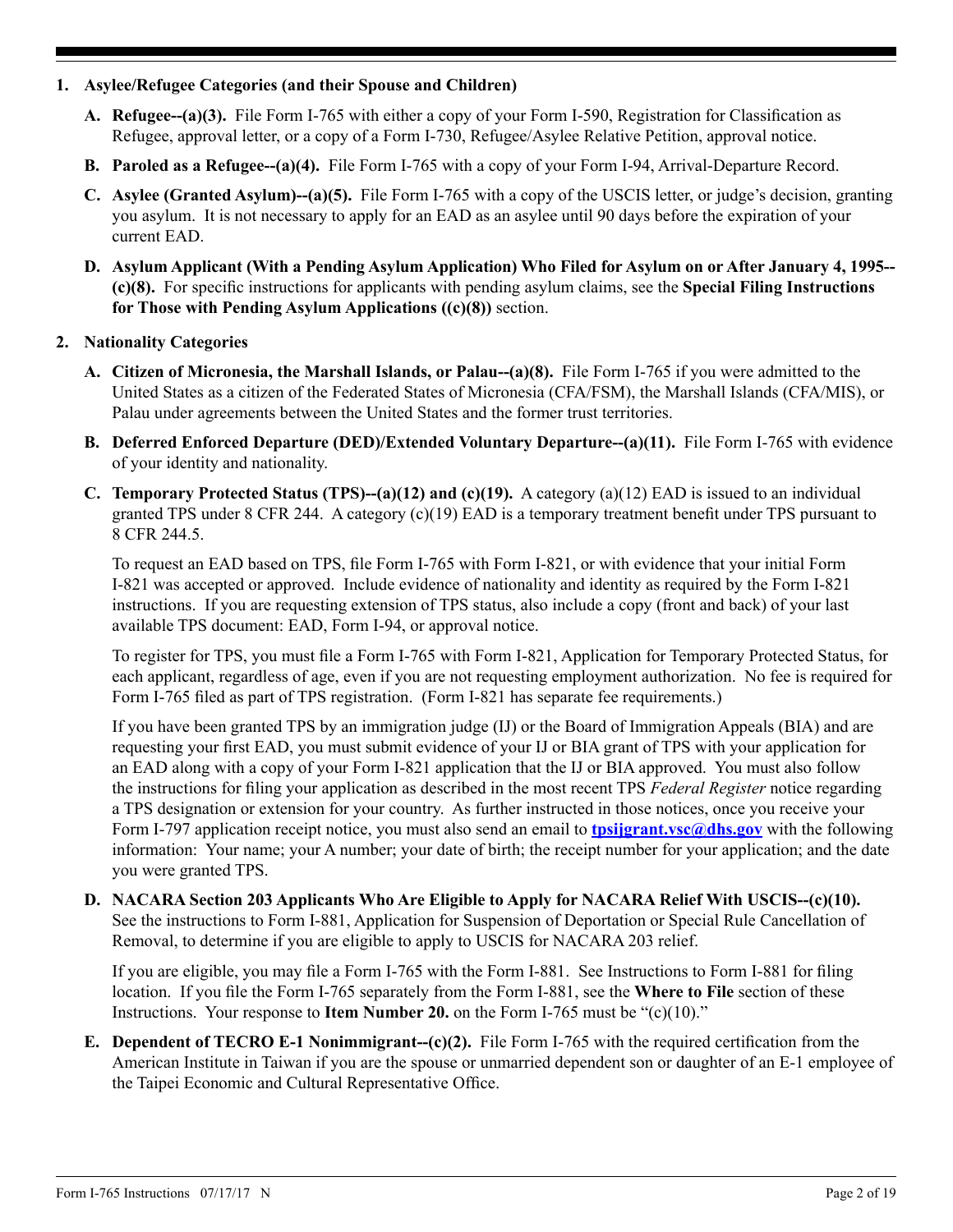# **3. Foreign Students**

- **A. F-1 Student Seeking Optional Practical Training (OPT) in an Occupation Directly Related to Studies: (c)(3)(A)--Pre-completion Optional Practical Training; (c)(3)(B)--Post-completion Optional Practical Training; (c)(3)(C)--24-month Extension for STEM (Students With a Degree in Science, Technology, Engineering, or Mathematics) Optional Practical Training.** File Form I-765 with a Certificate of Eligibility of Nonimmigrant (F-1) Student Status (Form I-20 A-B/I-20 ID) timely endorsed by a Designated School Official (DSO) (DSO's recommendation within the past 30 days for Post-Completion OPT and 60 days for the 24-month STEM OPT extension). If you are requesting a 24-month STEM OPT extension under the eligibility code (c)(3)(C), you must submit a copy of your degree and the employer's name as listed in E-Verify, along with the E-Verify Company Identification Number, or a valid E-Verify Client Company Identification Number for the employer with whom you are seeking the 24-month OPT extension. You must provide this information in **Item Number 21.** of the form.
- **B. F-1 Student Offered Off-Campus Employment Under the Sponsorship of a Qualifying International Organization--(c)(3)(ii).** File Form I-765 with the international organization's letter of certification that the proposed employment is within the scope of its sponsorship, and a Certificate of Eligibility of Nonimmigrant (F-1) Student Status -- For Academic and Language Students (Form I-20 A-B/I-20 ID) endorsed by the Designated School Official within the past 30 days.
- **C. F-1 Student Seeking Off-Campus Employment Due to Severe Economic Hardship--(c)(3)(iii).** File Form I-765 with Form I-20 A-B/I-20 ID, Certificate of Eligibility of Nonimmigrant (F-1) Student Status -- For Academic and Language Students, and any evidence you wish to submit, such as affidavits, that detail the unforeseen economic circumstances that cause your request, and evidence that you have tried to find off-campus employment with an employer who has filed a labor and wage attestation.
- **D. J-2 Spouse or Minor Child of an Exchange Visitor--(c)(5).** File Form I-765 with a copy of your J-1 (principal alien's) Certificate of Eligibility for Exchange Visitor (J-1) Status (Form IAP-66). You must submit a written statement with any supporting evidence showing that your employment is not necessary to support the J-1 but is for other purposes.
- **E. M-1 Student Seeking Practical Training After Completing Studies--(c)(6).** File Form I-765 with a completed Form I-539, Application to Change/Extend Nonimmigrant Status, according to the filing instructions for Form I-539. You must also include Form I-20 M-N, Certificate of Eligibility for Nonimmigrant (M-1) Student Status -- For Vocational Students endorsed by the Designated School Official within the past 30 days, with your application.
- **4. Eligible Dependents of Employees of Diplomatic Missions, International Organizations, or NATO**
	- **A. Dependent of A-1 or A-2 Foreign Government Officials--(c)(1).** Submit Form I-765 with Form I-566, Interagency Record of Request-A, G, or NATO Dependent Employment Authorization or Change/Adjustment to/from A, G, or NATO Status, Dependent Employment Authorization, through your diplomatic mission to the Department of State (DOS). The DOS will forward all favorably endorsed applications directly to the Nebraska Service Center for adjudication.
	- **B. Dependent of G-1, G-3 or G-4 Nonimmigrant--(c)(4).** Submit Form I-765 with Form I-566, Interagency Record of Request-A, G, or NATO Dependent Employment Authorization or Change/Adjustment to/from A, G, or NATO Status, Dependent Employment Authorization, through your international organization to the Department of State (DOS). (In New York City, the United Nations (UN) and UN missions should submit such applications to the United States Mission to the UN (USUN)). The DOS or USUN will forward all favorably endorsed applications directly to the Nebraska Service Center for adjudication.
	- **C. Dependent of NATO-1 Through NATO-6--(c)(7).** If you are a dependent of a NATO nonimmigrant who is stationed at Supreme Allied Command Transformation (SACT), NATO/HQ, submit Form I-765 with Form I-566, Interagency Record of Request-A, G, or NATO Dependent Employment Authorization or Change/Adjustment to/ from A, G, or NATO Status, Dependent Employment Authorization, to: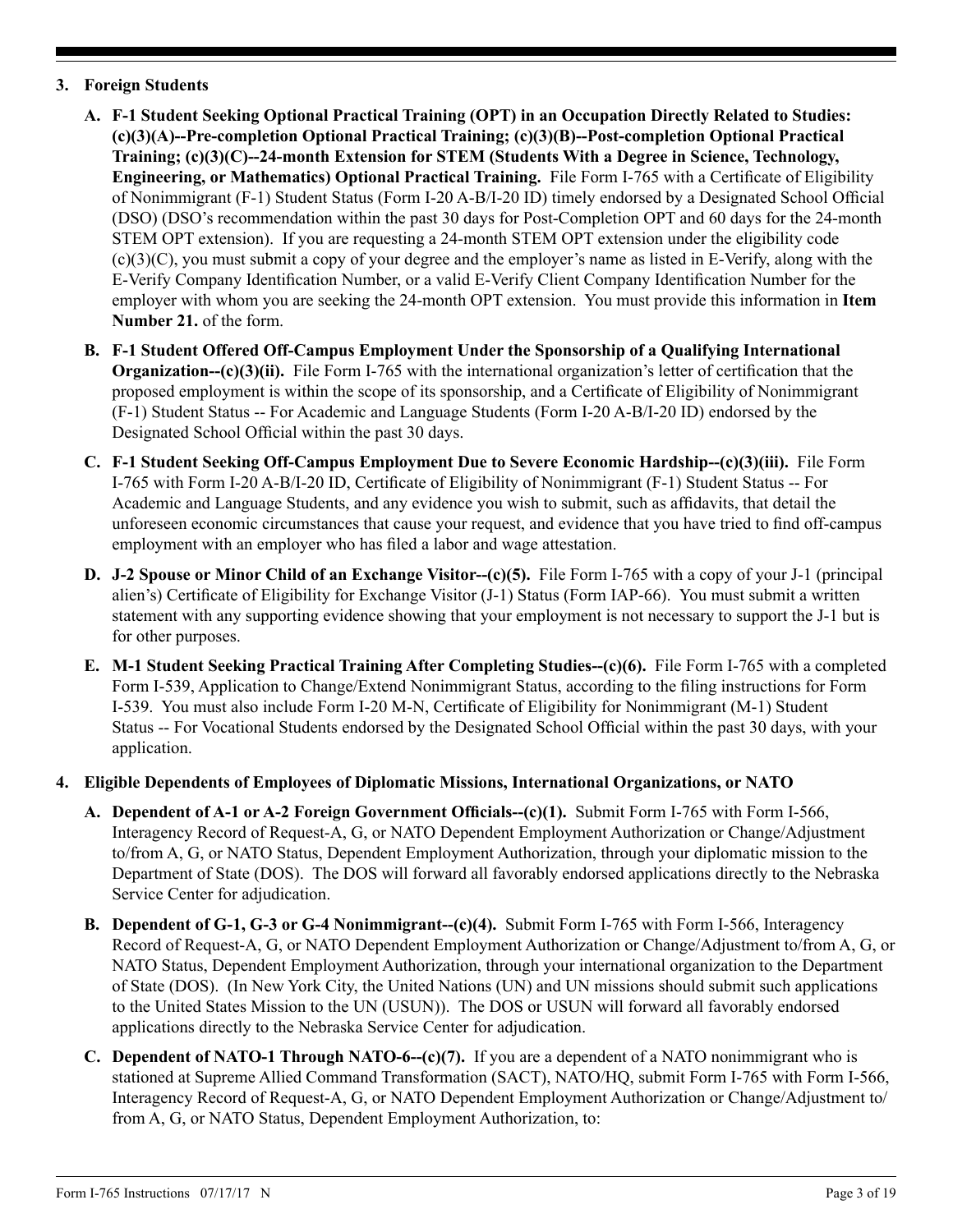### **USLO to NATO/HQ SACT 7857 Blandy Road, Suite 200, Norfolk, VA 23551-2491**

If you are a dependent of a NATO nonimmigrant who is stationed outside of NATO/HQ SACT, submit Form I-765 with Form I-566, to the Defense Attaché's Office at the embassy of the NATO member that employs the principal alien. For more details on NATO member embassy contacts and on documents required, visit the DOS website **[www.state.gov/ofm](http://www.state.gov/ofm)** under the topic "Dependent Work Authorization."

If you have questions regarding the process or document requirements, email **[OFM-EAD@state.gov](mailto:OFM-EAD%40state.gov?subject=)**.

### **5. Employment-Based Nonimmigrant Categories**

- **A. B-1 Nonimmigrant Who Is the Personal or Domestic Servant of a Nonimmigrant Employer--(c)(17)(i).** File Form I-765 with:
	- **(1)** Evidence from your employer that he or she is a B, E, F, H, I, J, L, M, O, P, R, or TN nonimmigrant and you were employed for at least 1 year by the employer before the employer entered the United States, or your employer regularly employs personal and domestic servants and has done so for a period of years before coming to the United States; and
	- **(2)** Evidence that you have either worked for this employer as a personal or domestic servant for at least 1 year, or evidence that you have at least 1 year experience as a personal or domestic servant; and
	- **(3)** Evidence establishing that you have a residence abroad that you have no intention of abandoning.
- **B. B-1 Nonimmigrant Domestic Servant of a U.S. Citizen--(c)(17)(ii).** File Form I-765 with:
	- **(1)** Evidence from your employer that he or she is a U.S. citizen; and
	- **(2)** Evidence that your employer has a permanent home abroad or is stationed outside the United States and is temporarily visiting the United States or the citizen's current assignment in the United States will not be longer than 4 years; and
	- **(3)** Evidence that he or she has employed you as a domestic servant abroad for at least 6 months prior to your admission to the United States.
- **C. B-1 Nonimmigrant Employed by a Foreign Airline--(c)(17)(iii).** File Form I-765 with a letter from the airline fully describing your duties and stating that your position would entitle you to E nonimmigrant status except for the fact that you are not a national of the same country as the airline or because there is no treaty of commerce and navigation in effect between the United States and that country.
- **D. Spouse of an E-1/E-2 Treaty Trader or Investor--(a)(17) or Spouse of an E-3 Certain Specialty of Occupation Professional from Australia.** File Form I-765 with evidence of your lawful status and evidence you are a **spouse** of a principal E-1/E-2, such as your Form I-94, and a copy of the principal's visa, and your marriage certificate. (Other relatives or dependents of E-1/E-2 aliens who are in E status are not eligible for employment authorization and may not file under this category.)
- **E. Spouse of an L-1 Intracompany Transferee--(a)(18).** File Form I-765 with evidence of your lawful status and evidence you are a **spouse** of a principal L-1, such as your Form I-94, and a copy of the principal's visa and your marriage certificate. (Other relatives or dependents of L-1 aliens who are in L status are not eligible for employment authorization and may not file under this category.)
- **F. Spouse of an E-2 CNMI Investor--(c)(12).** File Form I-765 with evidence of your lawful status and evidence you are a **spouse** of a principal E-2 CNMI Investor, and a copy of the principal E-2 CNMI Investors long-term business certificate or Foreign Investment Certificate. (Please note that spouse of a principal E-2 CNMI Investor who obtained status on the basis of a Foreign Retiree Investment Certification is not eligible for employment authorization and may not file under this category.)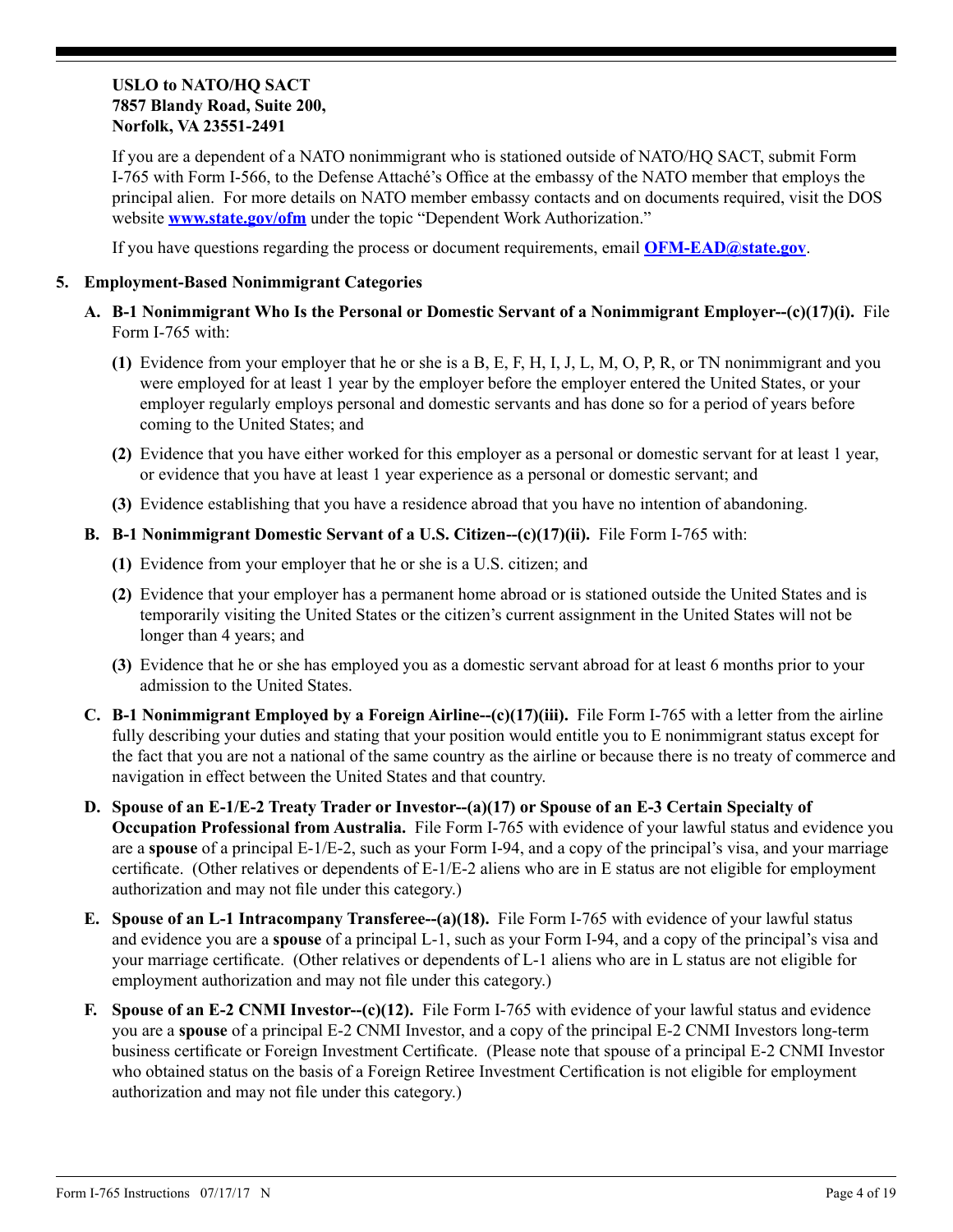- **G. Spouse of an H-1B Nonimmigrant--(c)(26).** File Form I-765 along with documentation of your current H-4 admission or extension of stay. You must also submit documentation establishing either that the H-1B principal has an approved Immigrant Petition for Alien Worker (Form I-140), or that your current H-4 admission or extension of stay was approved pursuant to the principal H-1B nonimmigrant's admission or extension of stay based on sections 106(a) and (b) of the American Competitiveness in the Twenty-First Century Act (AC21). For your convenience, you may file Form I-765 with Form I-539, Application to Extend/Change Nonimmigrant Status. However, USCIS will not process Form I-765 (except filing fees), until after USCIS has adjudicated Form I-539. You may also file Form I-765 at the same time as Form I-539 **and** Form I-129, Petition for a Nonimmigrant Worker. Please see the USCIS website at **www.uscis.gov/I-765** for the most current information on where to file this benefit request.
	- **(1) Proof of Your Status.** Submit a copy of your current Form I-797 approval notice for Form I-539 or Form I-94 showing your admission as an H-4 nonimmigrant or your most recent approved extension of stay; and
	- **(2) Proof of Relationship to the Principal H-1B.** Submit a copy of the marriage certificate for you and the principal H-1B nonimmigrant. If you cannot submit a copy of your current Form I-797, Form I-94, or marriage certificate, USCIS will consider secondary evidence.
	- **(3) Basis for Work Authorization.** Acceptable documentation includes:
		- **(a) Approved Form I-140.** Submit evidence that the H-1B principal is the beneficiary of an *approved* Immigrant Petition for Alien Worker (Form I-140). You may show this by submitting a copy of the H-1B principal's Form I-797 approval notice for Form I-140; or
		- **(b) H-1B Principal Received AC21 106(a) and (b) Extension.** Submit evidence that the principal H-1B nonimmigrant has been admitted or granted an extension of stay under AC21 106(a) and (b). You may show this by submitting copies of the H-1B principal's passports, prior Forms I-94, and current and prior Forms I-797 for Form I-129. In addition, please submit evidence to establish one of the following bases for the H-1B extension of stay:

**Based on Filing of a Permanent Labor Certification Application.** Submit evidence that the H-1B principal is the beneficiary of a Permanent Labor Certification Application that was filed at least 365 days prior to the date the period of admission authorized under AC21 106(a) and (b) takes effect. You may show this by submitting a copy of a print out from the Department of Labor's (DOL's) website or other correspondence from DOL showing the status of the H-1B principal's Permanent Labor Certification Application. If DOL certified the Permanent Labor Certification, you must also submit a copy of Form I-797 Notice of Receipt for Form I-140 establishing that the Form I-140 was filed within 180 days of DOL certifying the Permanent Labor Certification; or

**Based on a Pending Form I-140.** If the preference category sought for the principal H-1B spouse does not require a Permanent Labor Certification Application with DOL, submit evidence that the H-1B principal's Form I-140 was filed at least 365 days prior to the date the period of admission authorized under AC21 106(a) and (b) takes effect. You may show this by submitting a copy of the Form I-797 Notice of Receipt for Form I-140.

**(4) Secondary Evidence.** If you do not have the evidence listed in 1, 2, or 3 above, you may ask USCIS to consider other evidence ("secondary evidence") in support of your application for employment authorization as an H-4 spouse. For example, in establishing the Basis for Employment Authorization as described in 3a and 3b, you may submit the receipt number of the H-1B principal's most current Form I-129 extension of stay or the receipt number of the H-1B principal's approved Form I-140 petition.

Failure to provide the evidence listed above or secondary evidence may result in the delay or denial of your application for employment authorization. For additional information on secondary evidence, see **Evidence** in the **General Instructions** section.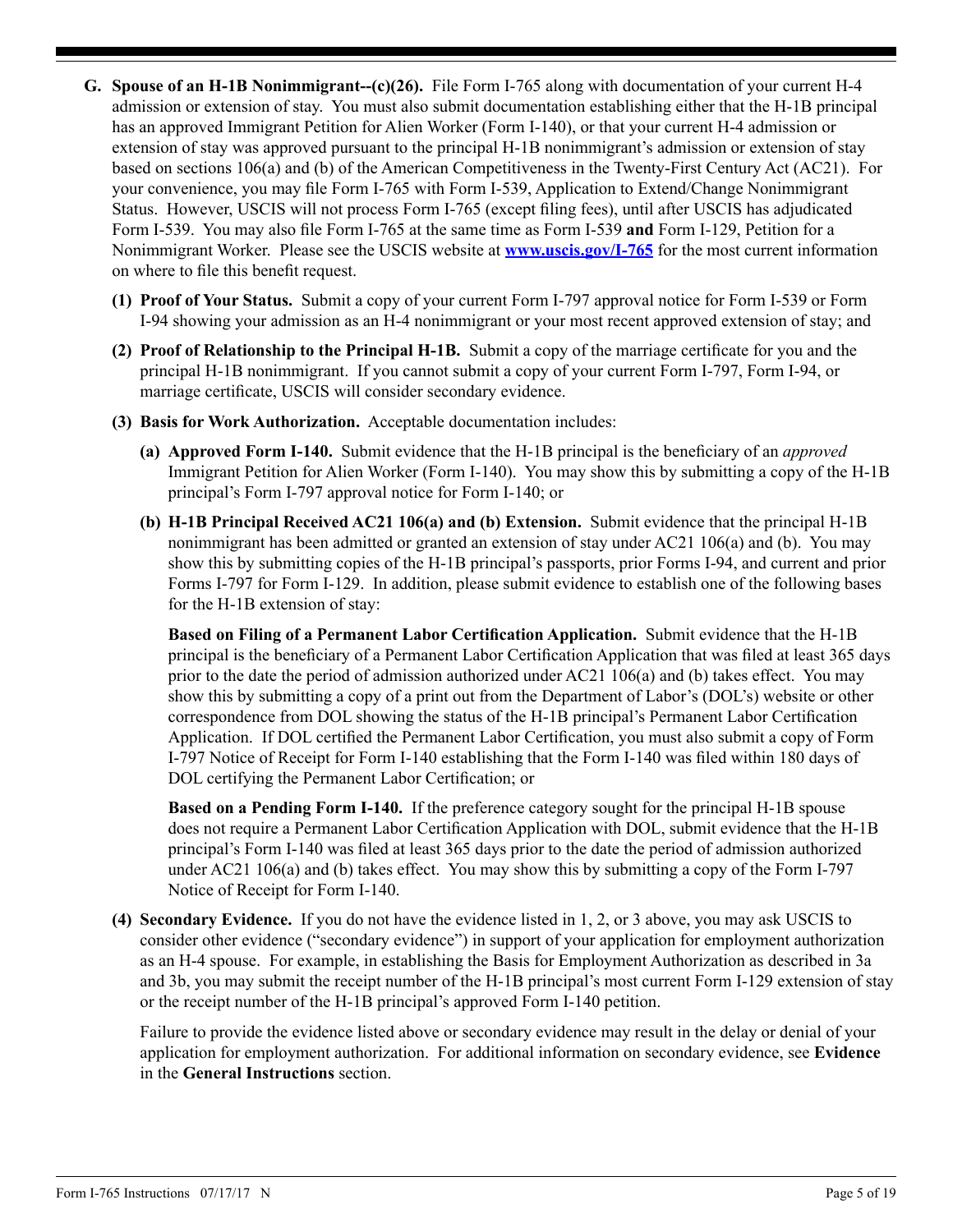**H. Principal Beneficiary of an Approved Employment-based Immigrant Petition Facing Compelling Circumstances--(c)(35).** File Form I-765 with documents showing that you are eligible for an initial grant or a renewal of employment authorization under the (c)(35) eligibility category.

**Initial Application:** If this is your first application for compelling circumstances employment authorization under the (c)(35) eligibility category, **and** an immigrant visa number is not yet available to you, you may be eligible if:

- **(1)** You have a Form I-140 approved on your behalf;
- **(2)** You are in the United States in a valid E-3, H-1B, H-1B1, O-1, or L-1 nonimmigrant status; and
- **(3)** You face compelling circumstances.

**See the Supporting Evidence by Principal section for more information regarding what documents to submit with your application, including additional requirements where you have been convicted of certain crimes.**

**Renewal Application:** If you already have employment authorization under the (c)(35) eligibility category, you may be eligible for renewal if:

- **(1)** You have a Form I-140 approved on your behalf;
- **(2)** You face compelling circumstances **and** an immigrant visa is not authorized for issuance based on your priority date according to the relevant Final Action Date in the Department of State Visa Bulletin in effect on the date the application for a renewal of employment authorization is filed; **OR**

The difference between your priority date and the Final Action Date for your preference category and country of chargeability is one year or less according to the Department of State Visa Bulletin in effect on the date your renewal application is filed. This means that your priority date cannot be more than 1 year earlier or 1 year later than the Department of State cut-off date in the Visa Bulletin applicable to your preference category and country of chargeability in effect on the date your renewal application is filed. If this is the basis for your renewal application, you are not required to show compelling circumstances; **AND**

**(3)** You file your renewal application on Form I-765 with USCIS before your current employment authorization expires.

You are not required to be in a valid nonimmigrant status when you file your renewal application.

**See the Supporting Evidence by Principal section for more information regarding what documents to submit with your application, including additional requirements where you have been convicted of certain crimes.**

### **Supporting Evidence by Principal**

- **(1) Proof You Are in the United States in E-3, H-1B, H-1B1, O-1, or L-1 Nonimmigrant Status.** For initial applications, submit a copy of your Arrival-Departure Record (Form I-94) showing your admission as an E-3, H-1B, H-1B1, O-1, or L-1 nonimmigrant, or a copy of your current Form I-797 approval notice for Form I-129.
- **(2) Proof of Your Approved Form I-140.** For initial and renewal applications, submit a copy of a Form I-797 approval notice for Form I-140 showing the Immigrant Petition has been approved on your behalf.
- **(3) Evidence You Are Facing Compelling Circumstances While You Wait for Your Immigrant Visa to Become Available.** For initial and, if applicable, renewal applications based on compelling circumstances, USCIS will review the documents you provide to determine, in its discretion, whether you have established compelling circumstances. USCIS makes this discretionary determination on a case-by-case basis according to the documents submitted and the totality of the record. You should submit any credible evidence you believe supports your claim of compelling circumstances.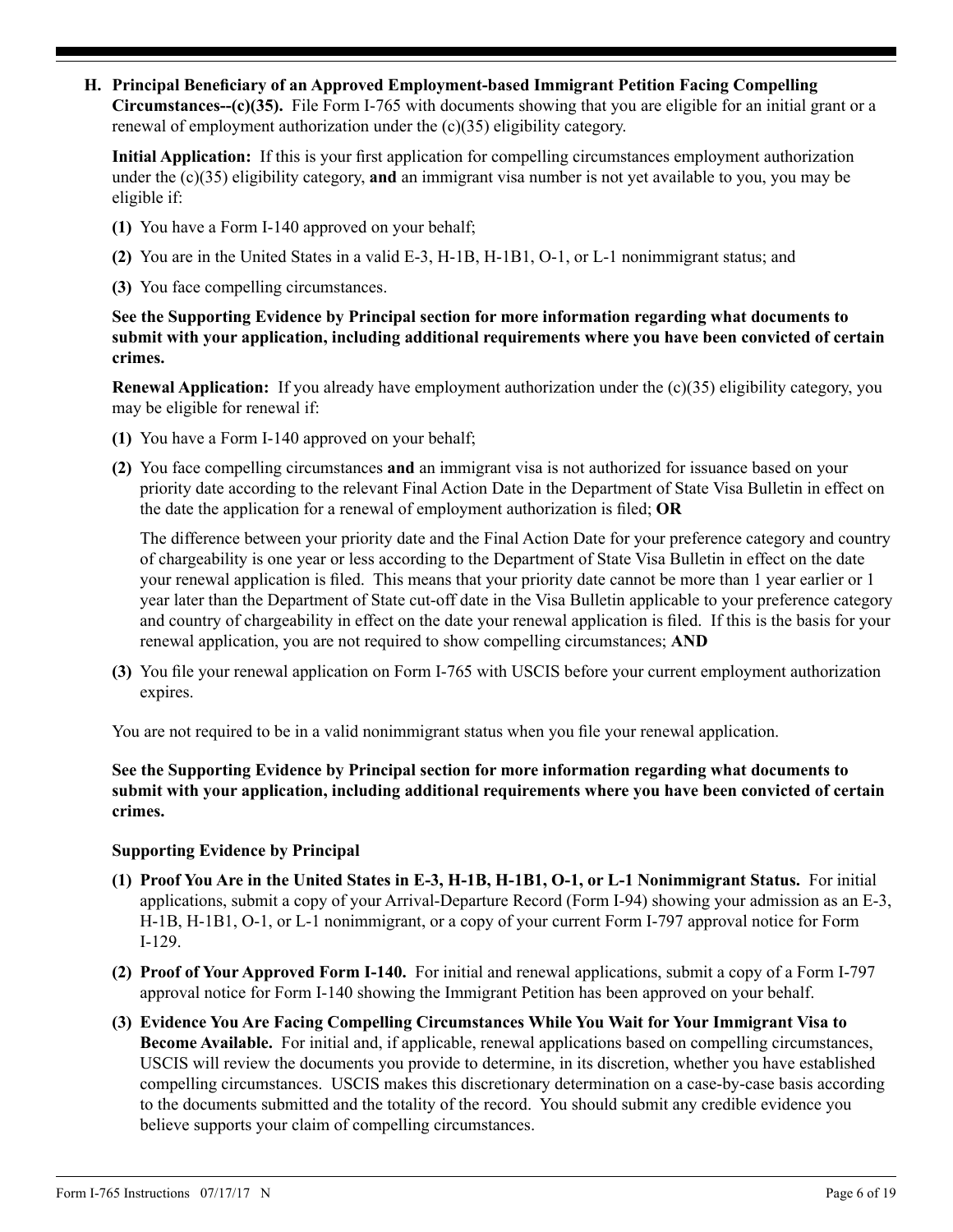**(4) Secondary Evidence.** If you do not have the evidence listed in 1 or 2 above, you may request USCIS to consider other evidence ("secondary evidence") in support of your application for employment authorization.

For additional information on secondary evidence, see **Evidence** in the **General Instructions** section.

**(5) Proof of Arrests and Conviction.** For initial and renewal applications, you must submit proof of any arrests and/or convictions. If you were ever convicted of a felony or two or more misdemeanors, you cannot be granted employment authorization under this eligibility category. USCIS will make the determination as to whether your crimes fall into either of these categories. You must, however, provide information and any supporting documentation on all crimes which you were convicted of so USCIS can make an appropriate decision.

**NOTE:** USCIS may, in its discretion, deny your application if you have been arrested and/or convicted of any crime.

Provide a certified copy of all arrest reports, court dispositions, sentencing documents, and any other relevant documents.

## **Traffic Violations and Arrests**

Do not select the "Yes" box for **Item Number 23.b.** on the form or submit documentation if you only have had minor traffic violations. Minor traffic violations do **NOT** include violations that are alcohol- or drugrelated. If you were **ARRESTED** for any traffic offense, select the "Yes" box for **Item Number 23.b.** on the form and provide arrest and disposition documentation so USCIS can properly assess whether your arrest and/ or conviction may impact your employment authorization eligibility.

**NOTE: Provide the conviction and disposition documentation even if your records were sealed, expunged, or otherwise cleared.** You must provide the documentation even if anyone, including a judge, law enforcement officer, or attorney told you that you no longer have a record or that you do not have to disclose the information.

Failure to provide the evidence listed above or secondary evidence may result in the delay or denial of your application for employment authorization.

**I. Spouse or Unmarried Child of a Principal Beneficiary of an Approved Employment-based Immigrant Petition--(c)(36).** File Form I-765 along with supporting documentation for an initial grant or a renewal of employment authorization under the (c)(36) eligibility category. You may file your application **WITH** your spouse's or parent's application under (c)(35). You may file your application while your spouse's or parent's application under (c)(35) is **PENDING** or **AFTER** your spouse's or parent's application has been approved by USCIS. If filing with your spouse's or parent's application, USCIS will not adjudicate your Form I-765 until after USCIS has adjudicated your spouse's or parent's Form I-765 first.

**Initial Application:** If this is your first application for employment authorization under the (c)(36) eligibility category, you may be eligible if:

- **(1)** You are the spouse or unmarried child of an individual who is filing or who has been approved for compelling circumstances employment authorization under (c)(35). (See the **Proof of Relationship to Principal Beneficiary of Form I-140** section below);
- **(2)** Your spouse's or parent's application for compelling circumstance employment authorization under (c)(35) has been approved or is pending with USCIS *(not required if you are filing your application at the same time as your spouse's or parent's application under (c)(35)*; and
- **(3)** You were in a valid nonimmigrant status when your spouse or parent applies for initial employment authorization under the (c)(35) eligibility category.

**See the Supporting Evidence by Spouse or Unmarried Child section below for more information regarding what documents to submit with your application, including additional requirements if you have been arrested or convicted.**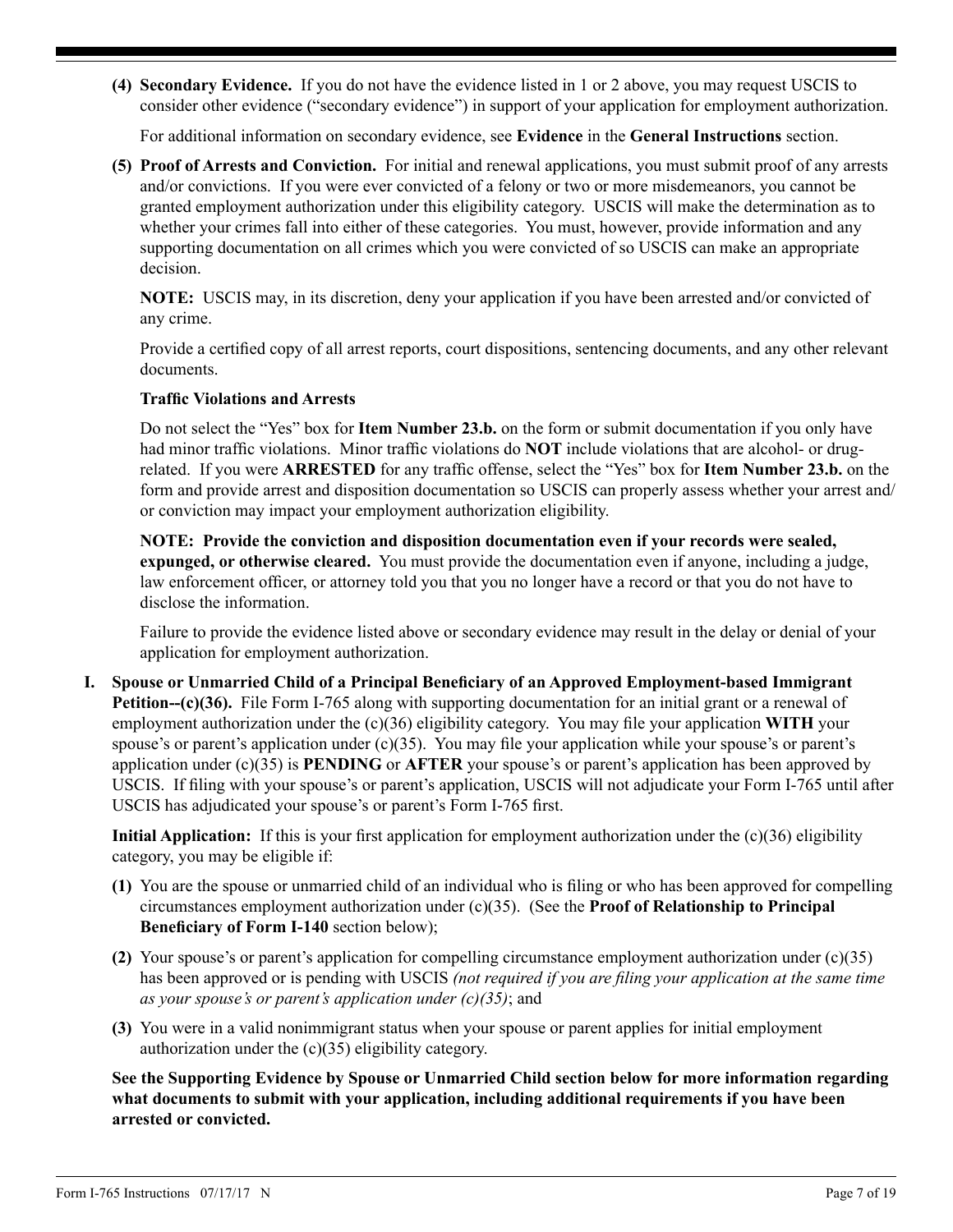**Renewal Application:** You may be eligible to renew your application under the (c)(36) eligibility category if:

- **(1)** You file Form I-765 before your current employment authorization expires;
- **(2)** You are the spouse or unmarried child of an individual who is filing or who has been approved for compelling circumstances employment authorization under (c)(35). (See the **Proof of Relationship to the Principal Beneficiary of Form I-140** section below); and
- **(3)** Your spouse's or parent's application for compelling circumstance employment authorization under (c)(35) has been approved or is pending with USCIS *(not required if you are filing your application at the same time as your spouse's or parent's renewal application under (c)(35))*.

You are not required to be in a valid nonimmigrant status when you file your renewal application.

**See the Supporting Evidence by Spouse or Unmarried Child section below for more information regarding what documents to submit with your application, including additional requirements if you have been arrested or convicted.**

**Supporting Evidence by Spouse or Unmarried Child**

- **(1) Proof of Your Nonimmigrant Status.** For initial applications only, submit a copy of your Arrival-Departure Record (Form I-94) showing your admission as a nonimmigrant, a copy of your current Form I-797 approval notice for Form I-129, or a copy of your current Form I-797 approval notice for Form I-539.
- **(2) Proof of Relationship to the Principal Beneficiary of the Approved Form I-140.** For initial and renewal applications, if you are applying as the spouse of a principal beneficiary of an approved Form I-140, submit a copy of the marriage certificate and if applicable, copies of documents showing the legal termination of all other marriages by you or your spouse. If you are applying as the child of a principal beneficiary of an approved Form I-140, submit a copy of your birth certificate or other documents to demonstrate you qualify as the principal beneficiary's child. If you cannot submit a copy of your marriage certificate or birth certificate, USCIS will consider secondary evidence.
- **(3) Proof the Spouse or Parent Principal Beneficiary was Granted or has Applied for Employment Authorization Under Eligibility Category (c)(35).** For initial and renewal applications, if you submit your Form I-765 after your spouse or parent receives employment authorization under eligibility category (c)(35), submit a copy of your spouse's or parent's employment authorization document or submit a copy of your spouse's or parent's Form I-797 approval notice for Form I-765.

If your spouse's or parent's application under (c)(35) is **pending** when you file your Form I-765, submit a copy of your spouse's or parent's Form I-797 receipt notice for the pending Form I-765 application. USCIS will not adjudicate your Form I-765 until USCIS has adjudicated your spouse's or parent's Form I-765.

**(4) Secondary Evidence.** If you do not have the evidence listed in 1, 2, or 3 above, you may request USCIS to consider other evidence ("secondary evidence") in support of your application for employment authorization.

For additional information on secondary evidence, see **Evidence** in the **General Instructions** section.

**(5) Proof of Arrests and Convictions.** For initial and renewal applications, you must submit proof of any arrests and/or convictions. If you were ever convicted of a felony or two or more misdemeanors committed, you cannot be granted employment authorization under this eligibility category. USCIS will make the determination as to whether your crimes fall into either of these categories. You must, however, provide information and any supporting documentation on all crimes which you were convicted of so USCIS can make an appropriate decision.

**NOTE:** USCIS may, in its discretion, deny your application if you have been arrested and/or convicted of any crime.

Provide a certified copy of all arrest reports, court dispositions, sentencing documents, and any other relevant documents.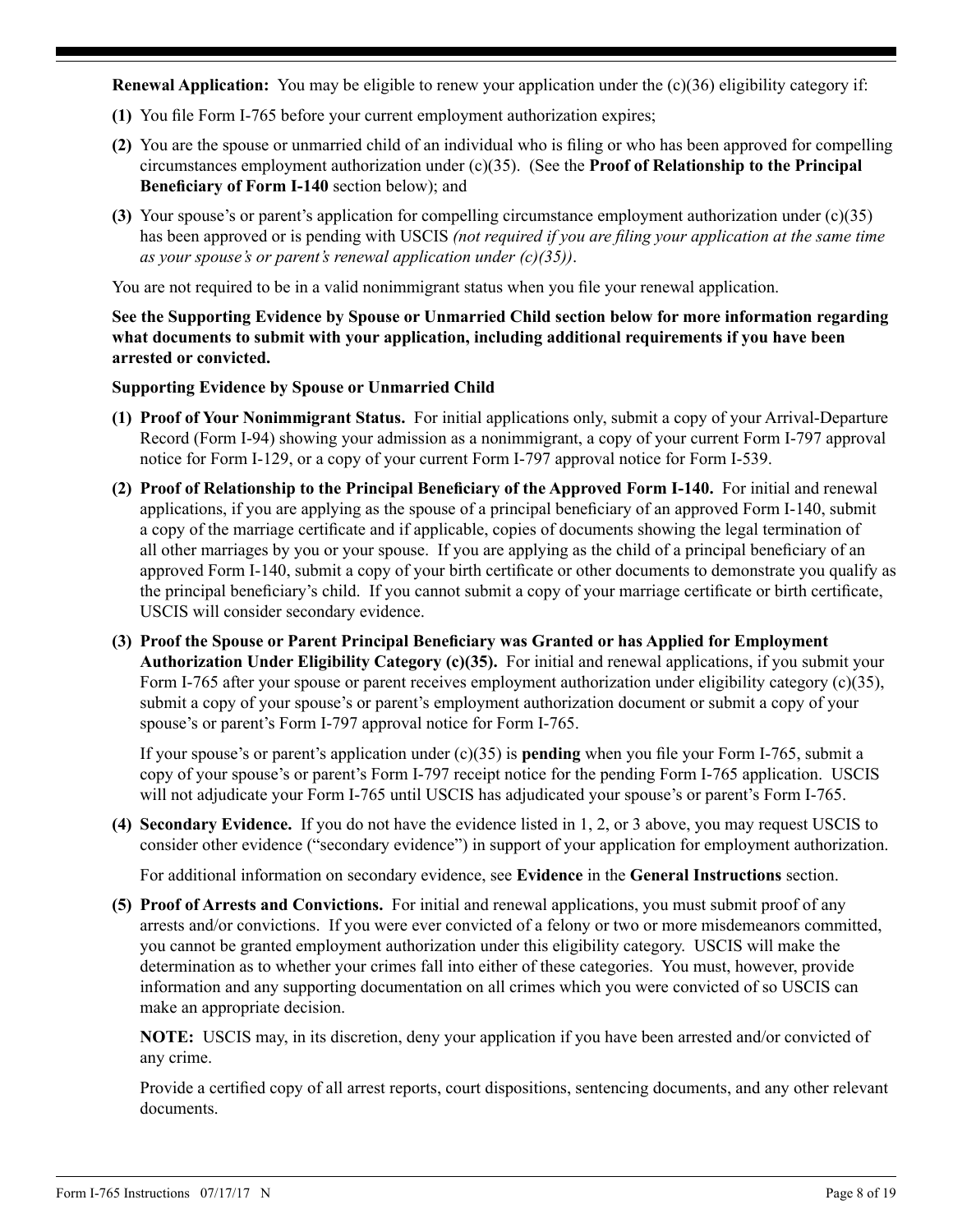### **Traffic Violations and Arrests**

Do not select the "Yes" box for **Item Number 23.b.** on the form or submit documentation if you only have had minor traffic violations. Minor traffic violations do **NOT** include violations that are alcohol- or drugrelated. If you were **ARRESTED** for any traffic offense, select the "Yes" box for **Item Number 23.b.** on the form and provide arrest and disposition documentation so USCIS can properly assess whether your arrest and/ or conviction may impact your employment authorization eligibility.

**NOTE: Provide the conviction and disposition documentation even if your records were sealed, expunged, or otherwise cleared.** You must provide the documentation even if anyone, including a judge, law enforcement officer, or attorney, told you that you no longer have a record or that you do not have to disclose the information.

Failure to provide the evidence listed above or secondary evidence may result in the delay or denial of your application for employment authorization.

- **J. Department of State Visa Bulletin.** USCIS will adjudicate all applications for initial or renewal employment authorization according to the Visa Bulletin in effect on the date the application is filed. To see the current visa Bulletin, please go to **www.state.gov/travel** and click the link to the Visa Bulletin.
- **K. Priority Dates.** For more information about priority dates, please visit our Visa Availability and Priority Date website at **www.uscis.gov**.
- **L. Filing Location.** Please see the USCIS website at **www.uscis.gov/I-765** for the most current information on where to file your application for initial or renewal employment authorization under the  $(c)(35)$  or  $(c)(36)$ eligibility categories.

### **6. Family-Based Nonimmigrant Categories**

- **A. K-1 Nonimmigrant Fiance(e) of U.S. Citizen or K-2 Dependent--(a)(6).** File Form I-765 if you are filing within 90 days from the date of entry. This EAD cannot be renewed. Any EAD application other than for a replacement must be based on your pending application for adjustment under (c)(9).
- **B. K-3 Nonimmigrant Spouse of U.S. Citizen or K-4 Dependent--(a)(9).** File Form I-765 along with evidence of your admission such as copies of your Form I-94, passport, and K visa.
- **C. Family Unity Program--(a)(13).** If you are filing for initial or extension of Family Unity benefits, complete and submit Form I-817, Application for Family Unity Benefits, according to the filing instructions on Form I-817. An EAD will be issued if your Form I-817 is approved; you do not need to submit Form I-765.

If your non-expired Family Unity EAD is lost or stolen, file Form I-765 with proper fee(s), along with a copy of your approval notice for Family Unity benefits, to request a replacement.

- **D. LIFE Family Unity--(a)(14).** If you are applying for initial employment authorization under Family Unity provisions of section 1504 of the LIFE Act Amendments, or an extension of such authorization, you should not use this form. Obtain and complete Form I-817, Application for Family Unity Benefits. If you are applying for a replacement EAD that was issued under LIFE Act Amendments Family Unity provisions, file Form I-765 with the required evidence listed in the **Required Documentation** section of these Instructions.
- **E. V-1, V-2, or V-3 Nonimmigrant-(a)(15).** If you have been inspected and admitted to the United States with a valid V visa, file this application along with evidence of your admission, such as copies of your Form I-94, passport, and K visa. If you have been granted V status while in the United States, file this application along with evidence of your V status, such as an approval notice. If you are in the United States but you have not yet filed an application for V status, you may file this application at the same time as you file your application for V status. USCIS will adjudicate this application after adjudicating your application for V status.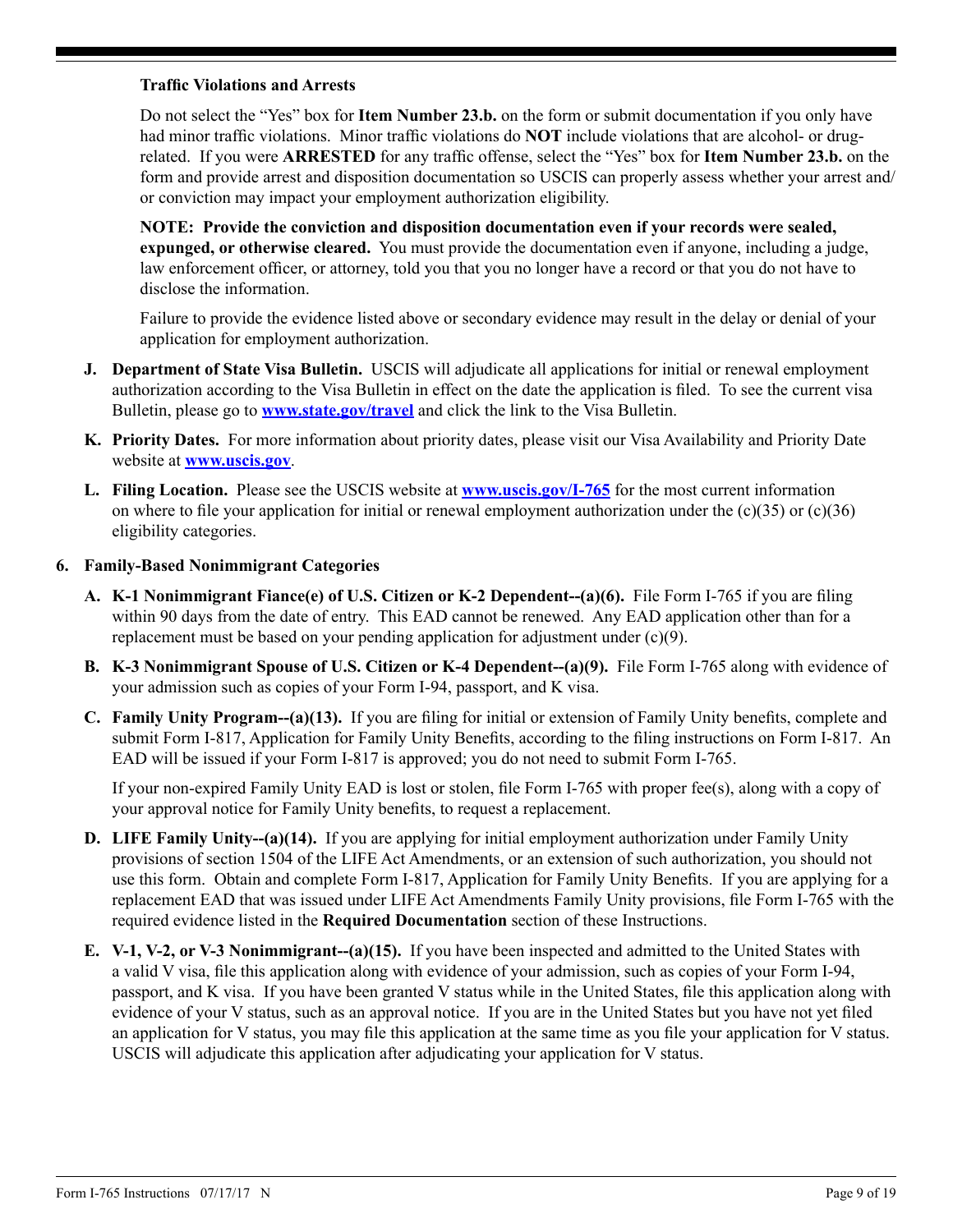## **7. EAD Applicants Who Have Filed for Adjustment of Status**

- **A. Adjustment Applicant--(c)(9).** File Form I-765 with a copy of the receipt notice or other evidence that your Form I-485, Application for Permanent Residence or Adjust Status, is pending. You may file Form I-765 together with your Form I-485.
- **B. Adjustment Applicant Based on Continuous Residence Since January 1, 1972--(c)(16).** File Form I-765 with your Form I-485, Application to Register for Permanent Residence or Adjust Status; a copy of your receipt notice; or other evidence that the Form I-485 is pending.
- **C. Renewal EAD for National Interest Waiver Physicians:** If you are filing for a renewal EAD based on your pending adjustment status and an approved National Interest Waiver Physician petition, you must also include evidence of your meaningful progress toward completing the National Interest Waiver obligation. Such evidence includes documentation of employment in any period during the previous 12 months (e.g., copies of W-2 forms). If you did not work as a National Interest Waiver Physician during any period of the previous 12 months, you must explain and provide a statement of future intent to work in the National Interest Waiver employment program.

## **8. Other Categories**

- **A. N-8 or N-9 Nonimmigrant--(a)(7).** File Form I-765 with the required evidence listed in the **Required Documentation** section of these Instructions.
- **B. Granted Withholding of Deportation or Removal--(a)(10).** File Form I-765 with a copy of the Immigration Judge's order. It is not necessary to apply for a new EAD until 90 days before the expiration of your current EAD.
- **C. Applicant for Suspension of Deportation--(c)(10).** File Form I-765 with evidence that your Form I-881, Application for Suspension of Deportation or Special Rule Cancellation of Removal (Pursuant to Section 203 of Public Law 105-100 (NACARA)), or Form EOIR-40, is pending.
- **D.** Paroled in the Public Interest--(c)(11). File Form I-765 if you were paroled into the United States for emergent reasons or reasons strictly in the public interest.
- **E. Deferred Action--(c)(14).** File Form I-765 with a copy of the order, notice, or document reflecting the exercise of deferred action. To determine your eligibility for work authorization, you must establish economic necessity. USCIS will consider whether you have an economic need to work by reviewing your current annual income, your current annual expenses, and the total current value of your assets. Provide this financial information on Form I-765WS, Form I-765 Worksheet. If you would like to provide an explanation, complete **Part 3. Explanation**, of the worksheet. It is not necessary to submit supporting documentation, though it will be accepted and reviewed if you choose to submit it.

### **F. Consideration of Deferred Action for Childhood Arrivals--(c)(33).**

- **(1)** You must file Form I-765 with Form I-821D if you meet the guidelines described in the Form I-821D Filing Instructions. Enter **(c)(33)** in **Item Number 20.** as the letter and number of the category for which you are applying.
	- **(a)** To determine your eligibility for work authorization, you must establish economic necessity. USCIS will consider whether you have an economic need to work by reviewing your current annual income, your current annual expenses, and the total current value of your assets. Provide this financial information on Form I-765WS, Form I-765 Worksheet. If you would like to provide an explanation, complete **Part 3. Explanation**, of the worksheet. It is not necessary to submit supporting documentation, though it will be accepted and reviewed if you choose to submit it. You do not need to include other household member's financial information to establish your own economic necessity.
	- **(b)** USCIS will not begin adjudicating Form I-765 if filed together with Form I-821D until USCIS has decided whether to defer action in your case.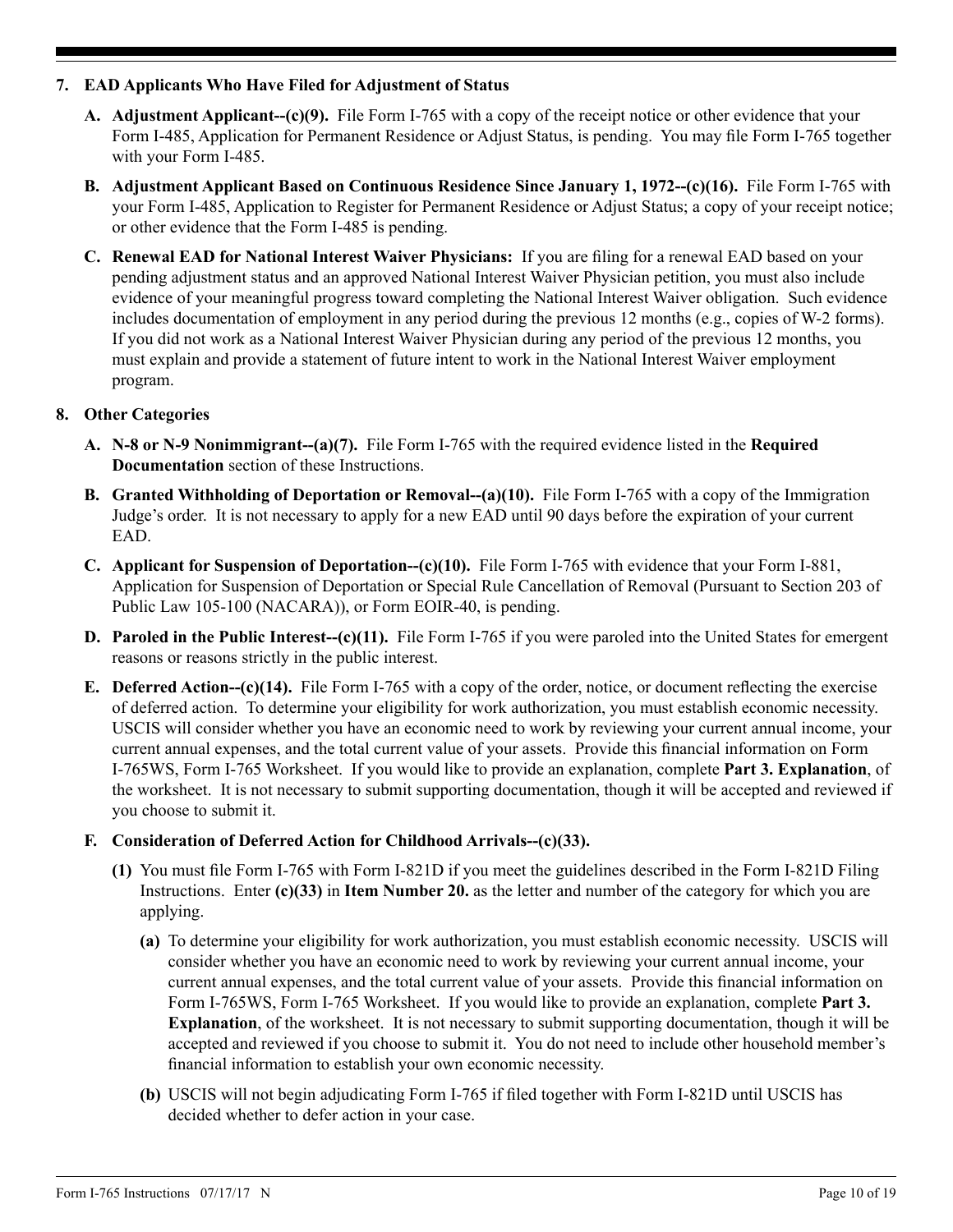- **(c)** The fee for Form I-765 filed based on the Consideration of Deferred Action for Childhood Arrivals category cannot be waived. Biometric collection and the biometric services fee for Form I-765 based on the Consideration of Deferred Action for Childhood Arrivals category is also required and cannot be waived.
- **(2)** If U.S. Immigration and Customs Enforcement (ICE) deferred action on your case, file a stand-alone Form I-765 with a copy of the order, notice, or document reflecting the exercise of deferred action. To determine your eligibility for work authorization, you must establish economic necessity. USCIS will consider whether you have an economic need to work by reviewing your current annual income, your current annual expenses, and the total current value of your assets. Provide this financial information on Form I-765WS, Form I-765 Worksheet. If you would like to provide an explanation, complete **Part 3. Explanation**, of the worksheet. It is not necessary to submit supporting documentation, though it will be accepted and reviewed if you choose to submit it. You do not need to include other household member's financial information to establish your own economic necessity.

When completing the Form I-765:

- **(a)** Enter "Unlawful Status: Deferred Action for Childhood Arrivals by ICE" for **Item Number 19.**
- **(b)** Enter (c)(33) in **Item Number 20.** as the letter and number of the category for which you are applying.
- **G. Final Order of Deportation--(c)(18).** File Form I-765 with a copy of the order of supervision and a request for employment authorization that may be based on but not limited to the following:
	- **(1)** Existence of a dependent spouse and/or children in the United States who rely on you for support;
	- **(2)** Existence of economic necessity to be employed; and
	- **(3)** Anticipated length of time before you can be removed from the United States.
- **H. LIFE Legalization Applicant--(c)(24).** We encourage you to file Form I-765 together with your Form I-485, Application to Register Permanent Residence or Adjust Status, to facilitate processing. However, you may file Form I-765 at a later date with evidence that you were a CSS, LULAC, or Zambrano class member applicant before October 1, 2000, and with a copy of the receipt notice or other evidence that your Form I-485 is pending.
- **I. T-1 Nonimmigrant--(a)(16).** If you are applying for initial employment authorization as a T-1 nonimmigrant, file Form I-765 only if you did not request an employment authorization document when you applied for T nonimmigrant status. If you have been granted T nonimmigrant status and this is a request for a renewal or replacement of an employment authorization document, file Form I-765 along with evidence of your T nonimmigrant status, such as an approval notice.
- **J. T-2, T-3, or T-4 Nonimmigrant--(c)(25).** File Form I-765 with a copy of your T-1 (principal alien's) approval notice and proof of your relationship to the T-1 principal.
- **K. U-1 Nonimmigrant--(a)(19).** If you are applying for initial employment authorization as a U-1 nonimmigrant, file Form I-765 only if you did not request an employment authorization document when you applied for U nonimmigrant status. If you have been granted U nonimmigrant status and this is a request for a renewal or replacement of an employment authorization document, file Form I-765 along with evidence of your U nonimmigrant status, such as an approval notice.
- **L. U-2, U-3, U-4, or U-5--(a)(20).** If you obtained U nonimmigrant status while in the United States, you must submit a copy of the approval notice for your U nonimmigrant status. If you were admitted to the United States as a U nonimmigrant, you must submit a copy of your passport with your U nonimmigrant visa.
- **M. VAWA Self-Petitioners--(c)(31).** If you are the principal beneficiary or qualified child of an approved VAWA self-petition, you are eligible for work authorization. File Form I-765 with evidence of your status, such as a copy of Form I-360 approval notice. Additionally, you may file Form I-765 together with your initial VAWA selfpetition.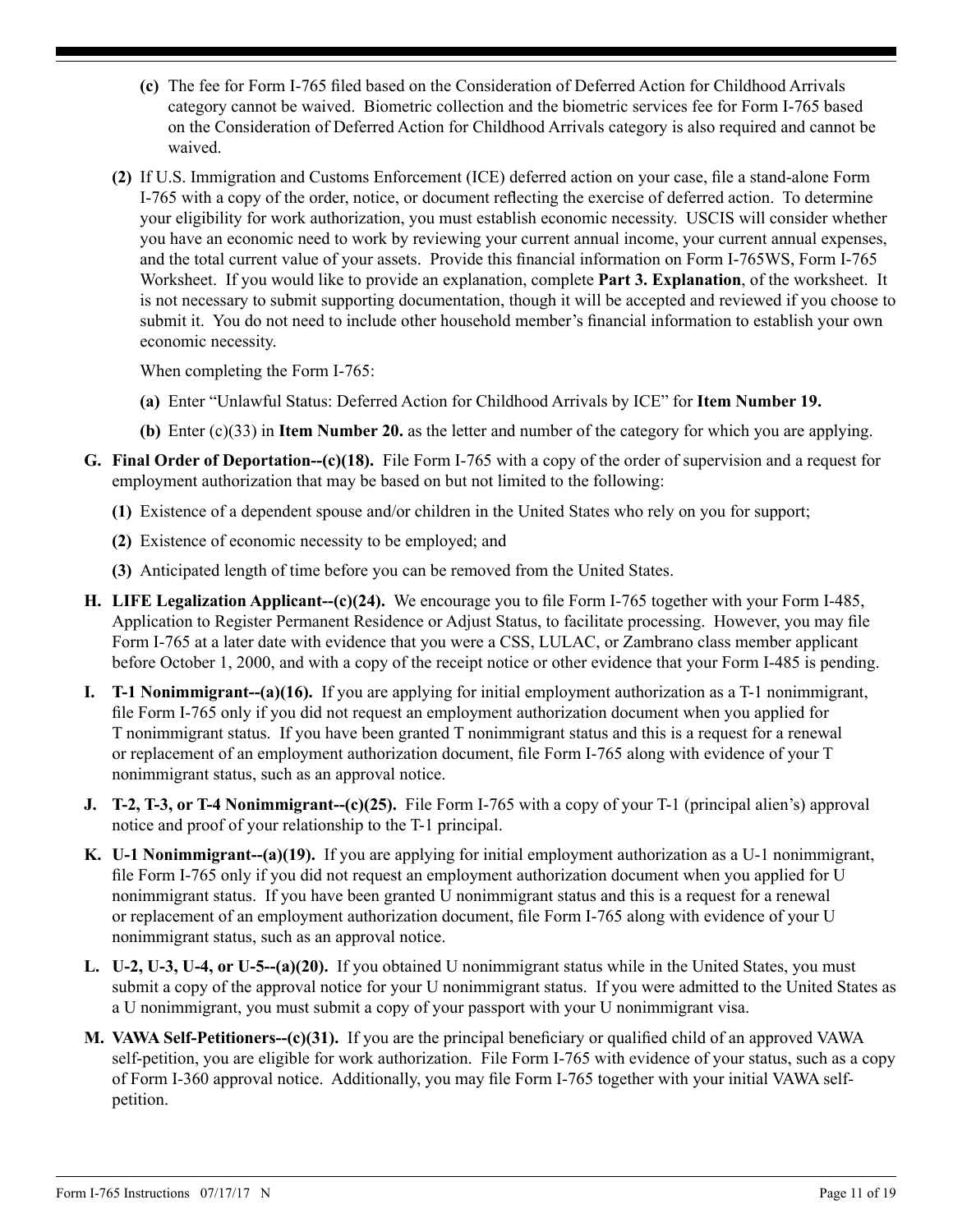## **General Instructions**

Each application must be properly signed and filed. A photocopy of a signed application or a typewritten name in place of a signature is not acceptable.

Each application must be accompanied by the appropriate filing fee.

If you are under 14 years of age, your parent or legal guardian may sign the application on your behalf.

**Evidence.** You must submit all required initial evidence along with all the supporting documentation with your application at the time of filing.

If a required document does not exist or cannot be obtained, you must demonstrate this and submit secondary evidence pertinent to the facts at issue. If secondary evidence does not exist or is unavailable you must demonstrate this and submit two or more sworn affidavits by non-parties who have direct knowledge of the event and circumstances.

**Biometrics Services Appointment.** After receiving your application and ensuring completeness, USCIS will inform you in writing when to go to your local USCIS Application Support Center (ASC) for your biometrics services appointment. Failure to attend the biometrics services appointment may result in denial of your application.

**Copies.** Unless specifically required that an original document be filed with an application or petition, a legible photocopy may be submitted. Original documents submitted when not required may remain a part of the record and will not be automatically returned to you.

**Translations.** Any document containing foreign language submitted to USCIS must be accompanied by a full English language translation which the translator has certified as complete and accurate, and by the translator's certification that he or she is competent to translate from the foreign language into English.

### **How To Fill Out Form I-765**

- **1.** Type or print legibly in black ink.
- **2.** If extra space is needed to complete any item, attach a continuation sheet, write your name and Alien Registration Number (A-Number) (if any), at the top of each sheet of paper, indicate the Part and item number to which your answer refers, and date and sign each sheet.
- **3.** Answer all questions fully and accurately. State that an item is not applicable with "N/A." If the answer is none, write "None"
- **4. Item Numbers 9.a. 13.b. Questions regarding Social Security Number (SSN). Item Number 9.a.** asks you if the Social Security Administration (SSA) has ever officially issued you a Social Security card. If the SSA ever issued a Social Security card to you in your name or a previously used name such as your maiden name, then you must enter the SSN from your card in **Item Number 9.b.**

If your request for employment authorization is approved, the SSA may assign you an SSN and issue you a Social Security card, or issue you a replacement card. If you want the SSA to assign you a Social Security number and issue you a Social Security card, or issue you a new or replacement Social Security card, then answer "Yes" to both **Item Number 10.** and **Item Number 11.** You must also provide your father's and mother's family and given names at birth in **Item Numbers 12.a. - 13.b.** SSA will use **Item Numbers 12.a. - 13.b.** in issuing you an SSN card.

You are not required to request an SSN using this application. Completing **Item Numbers 10. - 13.b.** is optional. However, you must have an SSN properly assigned in your name to work in the United States.

**NOTE:** If your employer uses E-Verify to confirm new employees' eligibility to legally work in the United States, the information you provide on Form I-9, Employment Eligibility Verification, will be compared to data in SSA and Department of Homeland Security (DHS) databases. Employees must have an SSN in order for E-Verify to confirm their eligibility to legally work in the United States.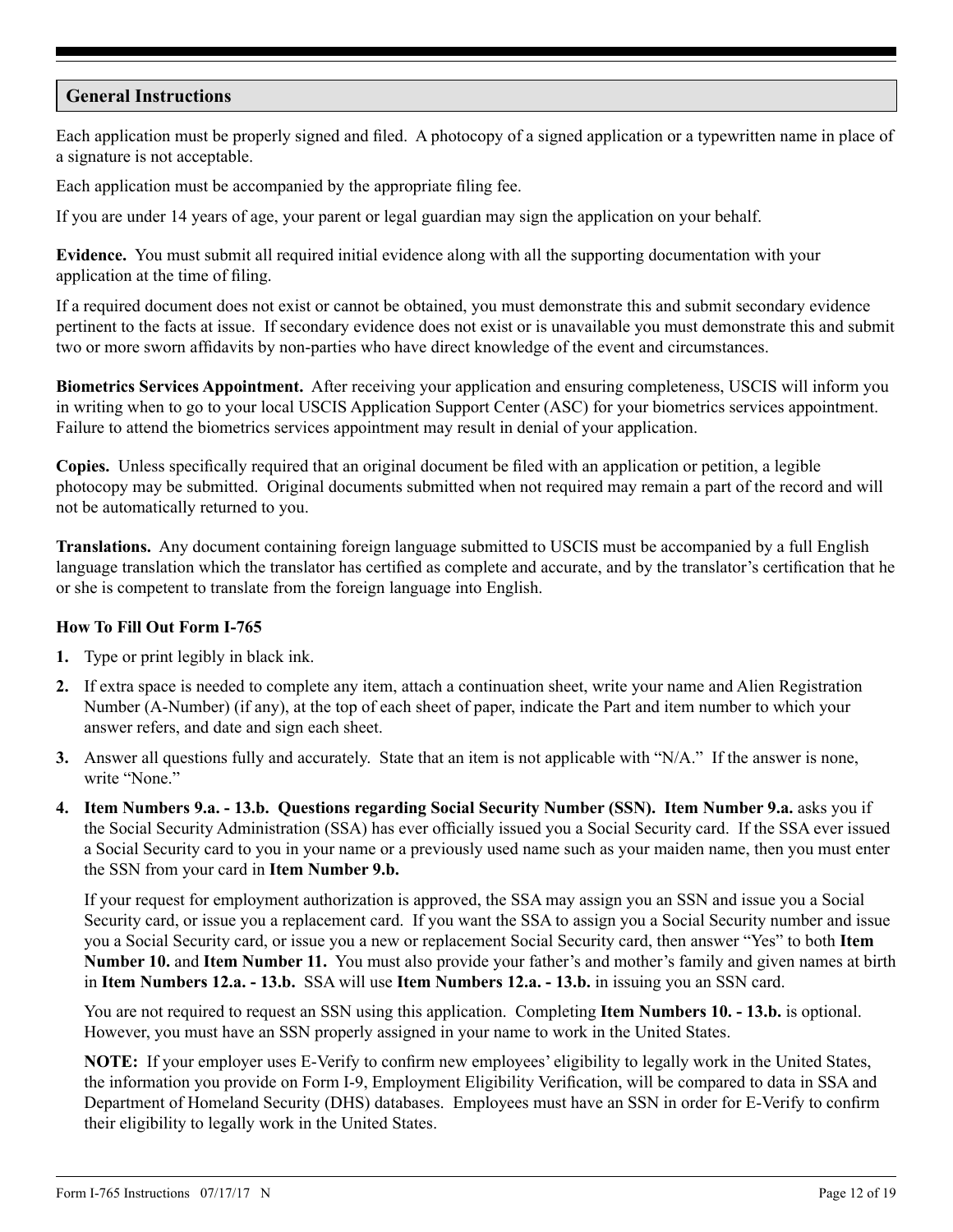**We recommend that you print or save a copy of your completed application to review in the future and for your records.**

## **Required Documentation**

**All** applications must be filed with the documents required below in addition to the particular evidence required for the category listed in the **Who May File Form I-765** section, along with fee, if required.

If you are required to show economic necessity for your category, submit a list of your assets, income, and expenses. Provide this financial information on Form I-765WS, Form I-765 Worksheet. If you would like to provide an explanation, complete **Part 3.**, **Explanation**, of the worksheet.

Assemble the documents in the following order:

- **1.** Your application with the filing fee. See the **What Is the Filing Fee** section for details.
- **2.** If you are mailing your application to USCIS, you must also submit:
	- **A.** A copy of Form I-94, Arrival-Departure Record (front and back), if available. If you are filing Form I-765 under the (c)(9) category, Form I-94 is not required.
	- **B.** A copy of your last EAD (front and back). If no prior EAD has been issued, you must submit a copy of a government-issued identity document, such as a passport showing your picture, name, and date of birth; a birth certificate with photo ID; a visa issued by a foreign consulate; or a national ID document with photo and/ or fingerprint. The identity document photocopy must clearly show the facial features of the applicant and the biographical information. If you are filing under the (c)(33) category, additional documentation beyond what you submit under **Item 3.**, **What Documents Do You Need to Provide to Prove Identity**, of the filing instructions for Form I-821D, Consideration of Deferred Action for Childhood Arrivals, is not required.
	- **C.** You **must** submit two identical color photographs of yourself taken within 30 days of filing your application. The photos must have a white to off-white background, be printed on thin paper with a glossy finish, and be unmounted and unretouched.

The passport-style photos must be 2" by 2". The photos must be in color with full face, frontal view on a white to off-white background. Head height should measure 1" to 1 3/8" from top to bottom of chin, and eye height is between 1 1/8' to 1 3/8" from bottom of photo. Your head must be bare unless you are wearing headwear as required by a religious order of which you are a member. Using pencil or felt pen, lightly print your name and Alien Receipt Number on the back of the photo.

### **Special Filing Instructions for Those With Pending Asylum Applications ((c)(8))**

**Asylum Applicant (with a pending asylum application) who filed for asylum on or after January 4, 1995.** You must wait at least 150 days following the filling of your asylum claim before you are eligible to apply for an EAD.

Any delay in processing the asylum application that is caused by you, including unexcused failure to appear for fingerprinting and other biometrics capture, will not be counted as part of that 150 days. If you fail to appear for your asylum interview or for a hearing before an immigration judge, you will be ineligible for an EAD. If you have received a recommended approval for a grant of asylum, you do not need to wait the 150 days and may apply for an EAD immediately upon receipt of your recommended approval. If you file Form I-765 early, it will be denied. File Form I-765 with:

- **1.** A copy of the USCIS acknowledgement mailer which was mailed to you;
- **2.** Other evidence that your Form I-589 was filed with USCIS;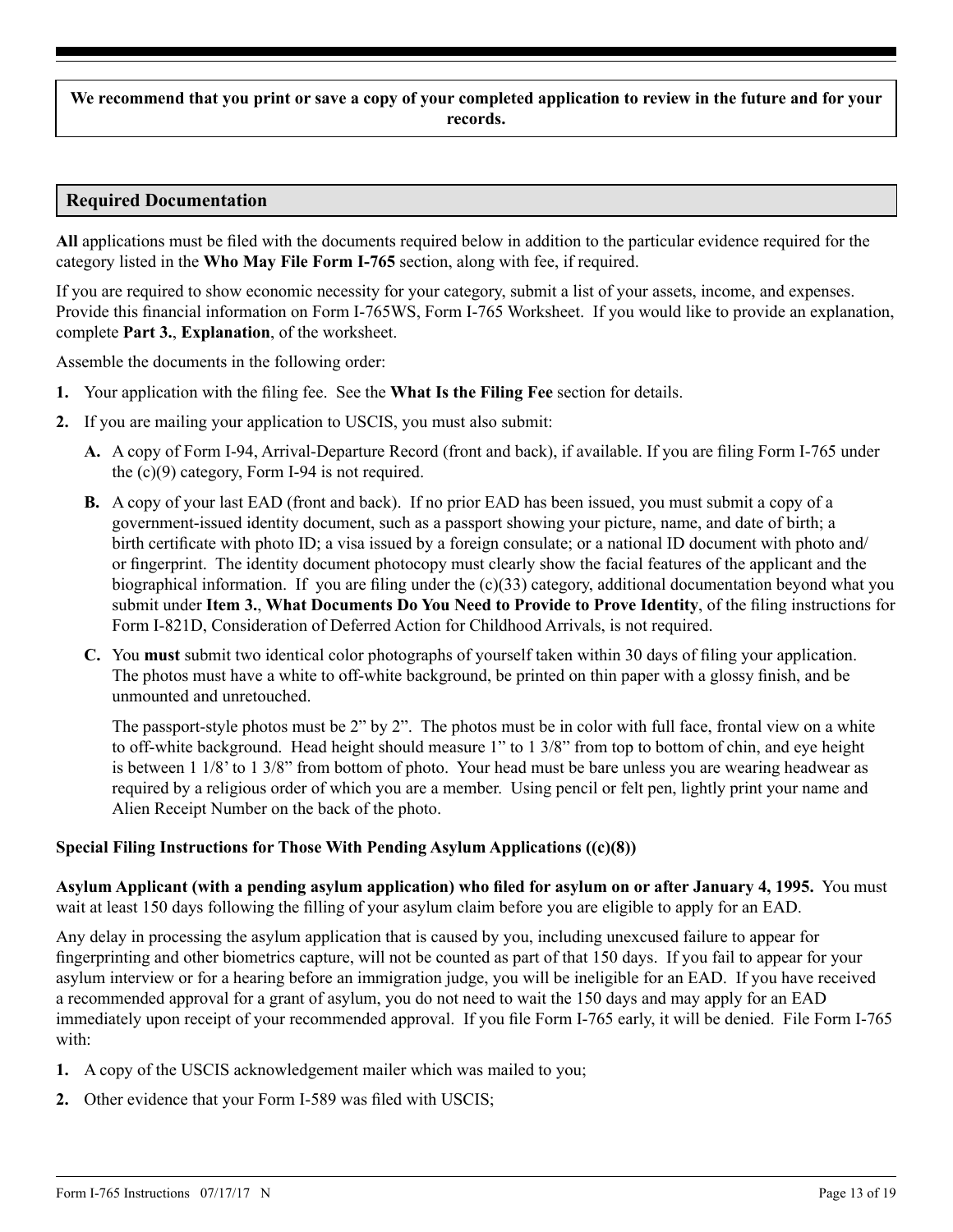- **3.** Evidence that your Form I-589 was filed with an Immigration Judge at the Executive Office for Immigration Review (EOIR); or
- **4.** Evidence that your asylum application remains under administrative or judicial review.

## **Asylum applicant (with a pending asylum application) who filed for asylum and for withholding of deportation prior to January 4, 1995, and is** *NOT* **in exclusion or deportation proceedings.**

You may file Form I-765 at any time; however, it will only be granted if USCIS finds that your asylum application is not frivolous. File Form I-765 with:

- **1.** A complete copy of your previously filed Form I-589;
- **2.** A copy of your USCIS receipt notice;
- **3.** A copy of the USCIS acknowledgement mailer;
- **4.** Evidence that your Form I-589 was filed with EOIR; or
- **5.** Evidence that your asylum application remains under administrative or judicial review.

**Asylum applicant (with a pending asylum application) who filed an initial request for asylum prior to January 4, 1995, and is IN exclusion or deportation proceedings.** If you filed your Request for Asylum and Withholding of Deportation (Form I-589) prior to January 4, 1995, and you are IN exclusion or deportation proceedings, file your EAD application with:

- **1.** A date-stamped copy of your previously filed Form I-589;
- **2.** A copy of Form I-221, Order to Show Cause and Notice of Hearing, or Form I-122, Notice to Applicant for Admission Detained for Hearing Before Immigration Judge;
- **3.** A copy of EOIR-26, Notice of Appeal, date stamped by the Office of the Immigration Judge;
- **4.** A date-stamped copy of a petition for judicial review or for *habeas corpus* issued to the asylum applicant; or
- **5.** Other evidence that you filed an asylum application with EOIR.

**Asylum application under the ABC Settlement Agreement--(c)(8).** If you are a Salvadoran or Guatemalan national eligible for benefits under the ABC settlement agreement, American Baptist Churches v. Thornburgh, 760 F. Supp. 976 (N.D. Cal. 1991), follow the instructions contained in this section when filing your Form I-765.

You must have an asylum application (Form I-589) on file either with USCIS or with an Immigration Judge in order to receive work authorization. Therefore, submit evidence that you have previously filed an asylum application when you submit Form I-765. You are not required to submit this evidence when you apply, but it will help USCIS process your request efficiently.

If you are renewing or replacing your EAD, you must pay the filing fee.

Mark your application as follows:

- **1.** Type or print "ABC" in the top right corner of your EAD application. You must identify yourself as an ABC class member if you are applying for an EAD under the ABC settlement agreement.
- **2.** Type or print "(c)(8)" in **Item Number 20.** of the application.

You are entitled to an EAD without regard to the merits of your asylum claim. Your application for an EAD will be decided within 60 days if: (1) you pay the filing fee, (2) you have a complete pending asylum application on file, and (3) you type or print "ABC" in the top right corner of your EAD application. If you do not pay the filing fee for an initial EAD request, your request may be denied if USCIS finds that your asylum application is frivolous. However, if you cannot pay the filing fee for an EAD, you may qualify for a fee waiver under 8 CFR 103.7(c).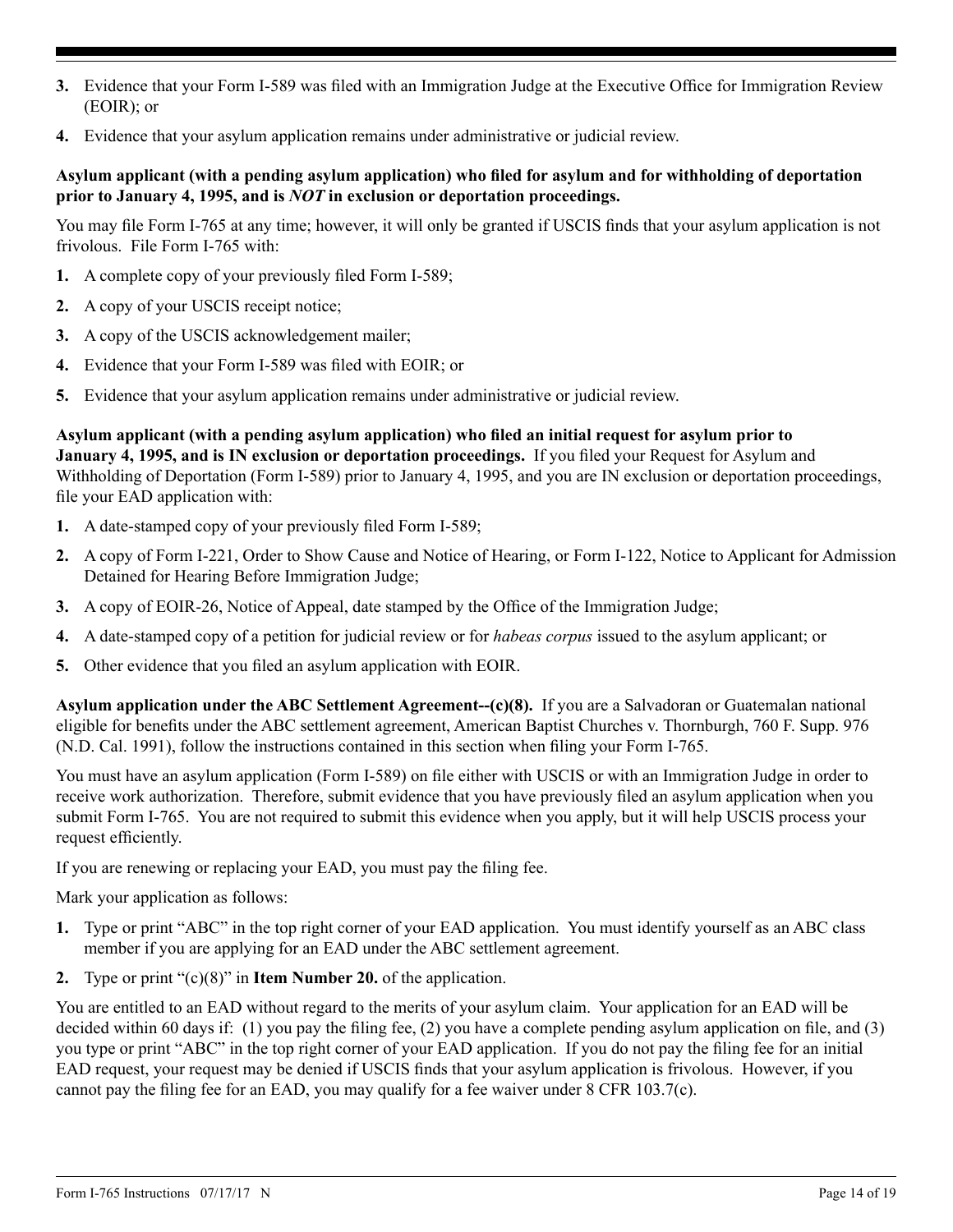## **Special Filing Instructions for Spouses of E-2 CNMI Investors ((c)(12)).**

Spouses of certain principal E-2 CNMI Investors (E-2C) are eligible to seek employment in the CNMI. An EAD issued under this category is only valid for employment in the Commonwealth of Northern Mariana Islands (the CNMI).

To determine if you are eligible for an EAD under this section, you must determine what type of investor certificate was issued by the CNMI to your spouse, the principal E-2 CNMI Investor. If your spouse was issued either a Long-Term Business Certificate or Foreign Investment Certificate, you may be eligible for an EAD under this category. If your spouse, the principal E-2 CNMI Investor, was issued a Foreign Retiree Investment Certification, you are not eligible to receive an EAD under this category.

File Form I-765 with:

- **1.** Documentation, such as a marriage certificate establishing a legal marriage between you and the principal E-2C. Additionally, documentation such as divorce or death certificates establishing the termination of any prior marriages of you and your spouse.
- **2.** Documentation establishing that you reside in the Commonwealth of the Northern Mariana Islands.
- **3.** Documentation establishing that you have obtained E-2C status as a dependent.
- **4.** Evidence that your spouse has obtained E-2C status.
- **5.** A copy of your spouse's CNMI issued Long-Term Business Certificate or Foreign Investment Certificate.

# **What Is the Filing Fee?**

The filing fee for Form I-765 is **\$410**.

### **Exceptions:**

**Initial EAD.** If this is your initial application and you are applying under one of the following categories, a filing fee is **not** required:

- **1.** (a)(3) Refugee;
- **2.** (a)(4) Paroled as Refugee;
- **3.** (a)(5) Asylee;
- **4.** (a)(7) N-8 or N-9 nonimmigrant;
- **5.** (a)(8) Citizen of Micronesia, Marshall Islands, or Palau;
- **6.** (a)(10) Granted Withholding of Deportation;
- **7.** (a)(16) Victim of Severe Form of Trafficking (T-1);
- **8.** (a)(19) U-1 Nonimmigrant;
- **9.** (c)(1), (c)(4), or (c)(7) Dependent of certain foreign government, international organization, or NATO personnel;
- **10.** (c)(8) Applicant for Asylum (an applicant filing under the special ABC procedures must pay the fee); or
- **11.** (c)(31) VAWA Self-Petitioner.

**Special Instructions for Childhood Arrivals ((c)(33)).** All requestors under this category must submit biometrics. The biometrics services fee of \$85 is required for all requestors. *The biometrics services fee and the filing fee for this form cannot be waived.*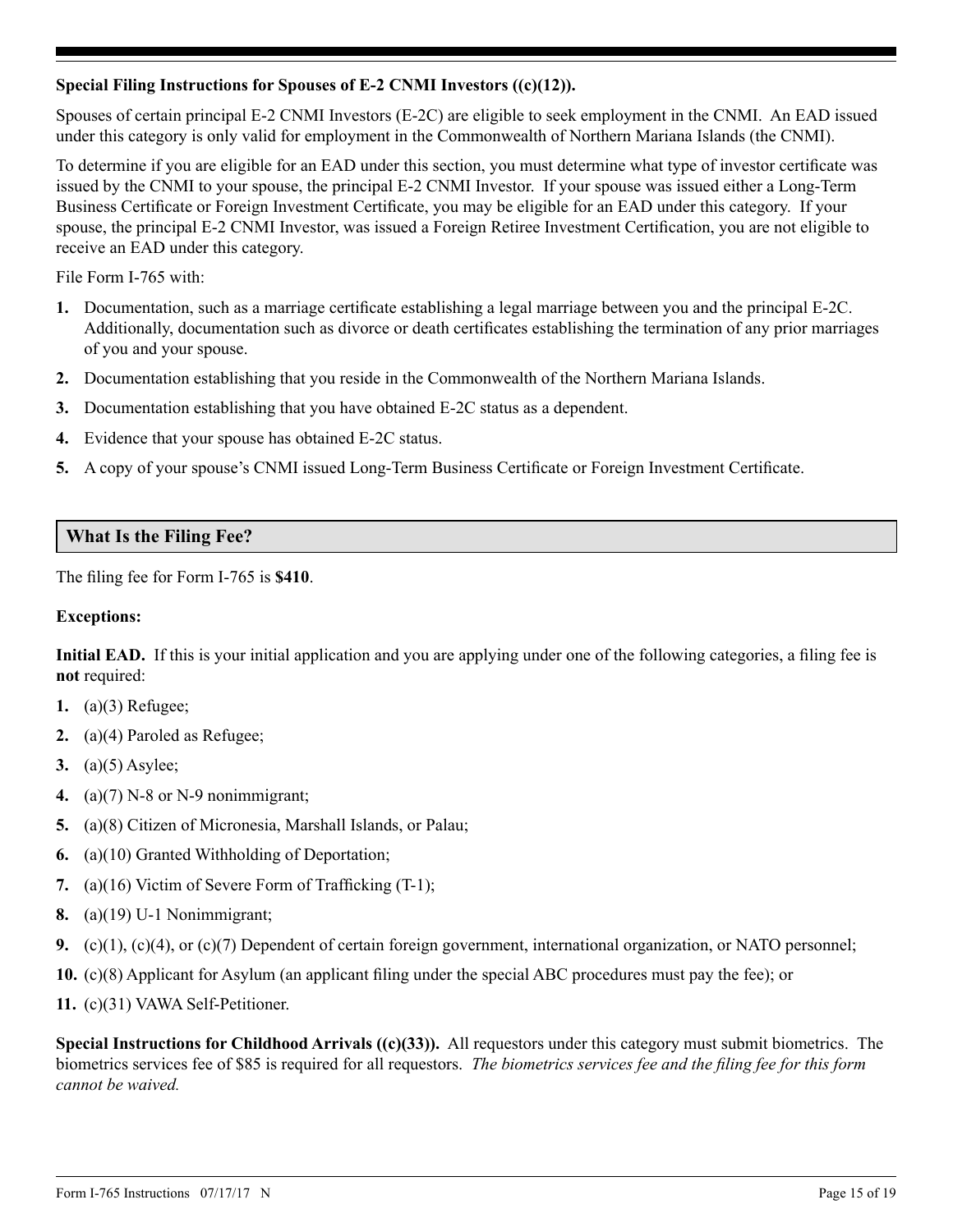**Renewal EAD.** If this is a renewal application and you are applying under one of the following categories, a filing fee is **not** required:

- **1.** (a)(8) Citizen of Micronesia, Marshall Islands, or Palau;
- **2.** (a)(10) Granted Withholding of Deportation;
- **3.** (c)(l), (c)(4), or (c)(7) Dependent of certain foreign government, international organization, or NATO personnel; or
- **4.** (c)(9) or (c)(16) Adjustment applicant who applied after July 30, 2007.

**Replacement EAD.** If this is your replacement application, and you are applying under one of the following categories, a filing fee is **not** required:

**1.** (c)(l), (c)(4), or (c)(7) Dependent of certain foreign government, international organization, or NATO personnel.

**NOTE:** If you are requesting a replacement EAD under the (c)(9) or (c)(16) Adjustment applicant who applied after July 30, 2007 category, then the full filing fee will be required; however, no biometrics fee is required.

## **Card Error:**

- **1.** If the card issued to you contains incorrect information that is not attributed to USCIS error, a new Form I-765 and filing fee are required. Form I-765 must be accompanied by the card containing the error.
- **2.** If the card issued to you contains incorrect information that is attributed to a USCIS error, a new Form I-765 and filing fee are not required. Instead, you must submit a letter, accompanied by the card containing the error to the Service Center or National Benefit Center that approved your last employment authorization request.

You may be eligible for a fee waiver under 8 CFR 103.7(c) if you are filing for an EAD related to your application or grant of TPS.

## **Use the following guidelines when you prepare your check or money order for the Form I-765 fee:**

- **1.** The check or money order must be drawn on a bank or other financial institution located in the United States and must be payable in U.S. currency; **and**
- **2.** Make the check or money order payable to **U.S. Department of Homeland Security**.

**NOTE:** Spell out U.S. Department of Homeland Security; do not use the initials "USDHS" or "DHS."

**NOTE:** If you filed Form I-485, Application to Register Permanent Residence or Adjust Status, as of July 30, 2007, *and you paid the Form I-485 filing fee*, no fee is required to also file a request for employment authorization on Form I-765. You may file the Form I-765 with your Form I-485, or you may submit the Form I-765 at a later date. If you file Form I-765 separately, you must also submit a copy of your Form I-797C, Notice of Action, receipt as evidence of the filing of Form I-485 as of July 30, 2007.

**Notice to Those Making Payment by Check.** If you send us a check, it will be converted into an electronic funds transfer (EFT). This means we will copy your check and use the account information on it to electronically debit your account for the amount of the check. The debit from your account will usually take 24 hours and your bank will show it on your regular account statement.

You will not receive your original check back. We will destroy your original check, but will keep a copy of it. If USCIS cannot process the EFT for technical reasons, you authorize us to process the copy in place of your original check. If your check is returned as unpayable, USCIS will re-submit the payment to the financial institution one time. If the check is returned as unpayable a second time, we will reject your application and charge you a returned check fee.

## **How to Check If the Fees Are Correct**

Form I-765's filing fee is current as of the edition date in the lower left corner of this page. However, because USCIS fees change periodically, you can verify that the fees are correct by following one of the steps below: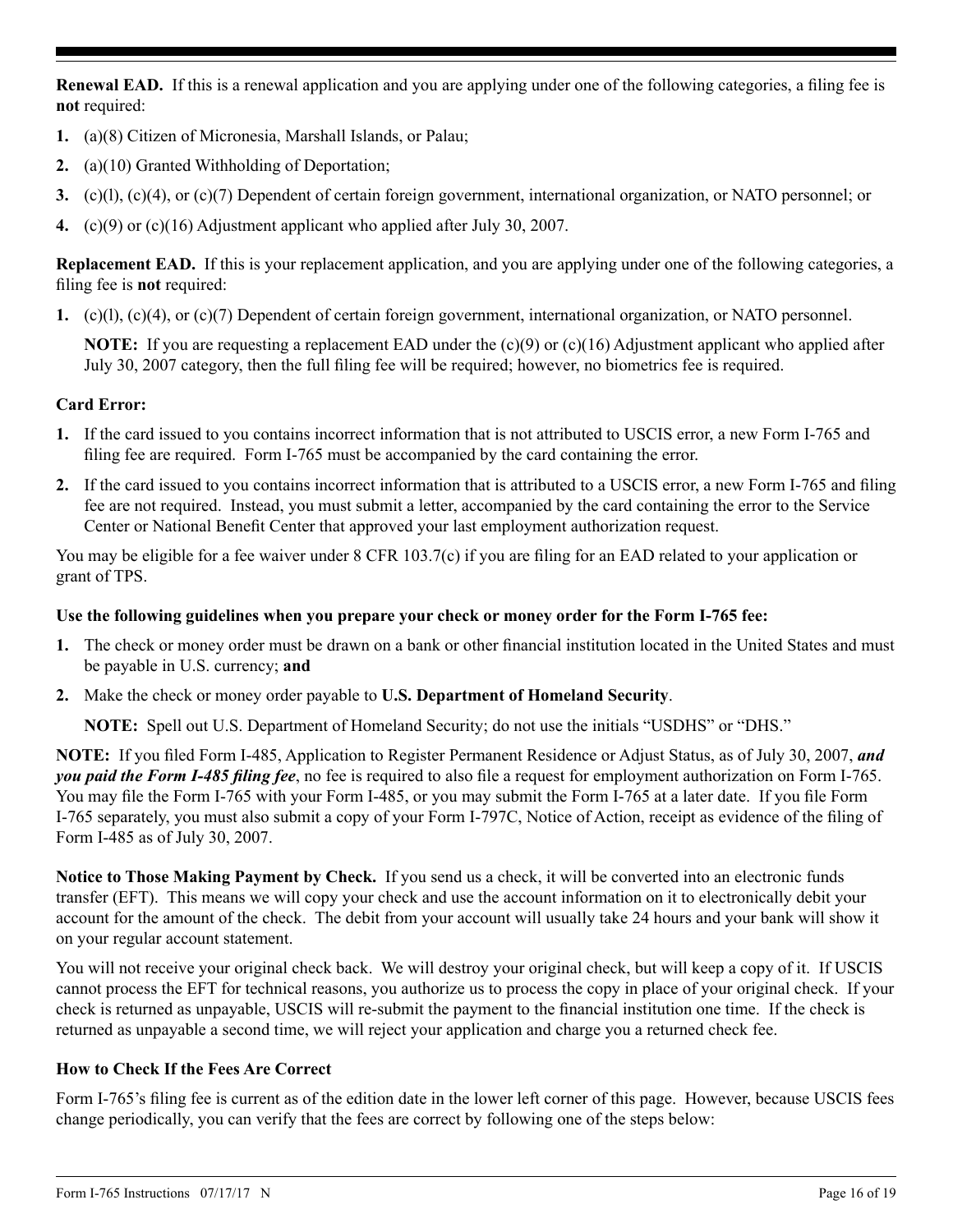- **1.** Visit our website at **www.uscis.gov**, select "FORMS" and check the appropriate fee; or
- **2.** Call the USCIS National Customer Service Center at **1-800-375-5283** and ask for fee information. For TTY (deaf or hard of hearing) call: **1-800-767-1833**.

## **Fee Waiver**

You may be eligible for a fee waiver under 8 CFR 103.7(c), including if you are a TPS applicant. If you believe you are eligible for a fee waiver, complete Form I-912, Request for Fee Waiver (or a written request), and submit it and any required evidence of your inability to pay the filing fee with this application. You can review the fee waiver guidance at **www.uscis.gov/feewaiver**.

**Biometrics Services Fee for Beneficiaries of an Approved Employment-Based Immigrant Petition--(c)(35) and Spouses or Children of a Principal Beneficiary of an Approved Immigrant Petition--(c)(36).** All applicants under these categories must submit biometrics. An additional biometric services fee of **\$85** is required for applicants 14 to 79 years of age, unless waived.

## **Where to File?**

Please visit the USCIS website at **www.uscis.gov/I-765** or contact the USCIS National Customer Service Center at **1-800-375-5283** for the most current information about where to file this benefit request. For TTY (deaf or hard of hearing) call: **1-800-767-1833**.

### **Address Change**

If you have changed your address, you must inform USCIS of your new address. For information on filing a change of address go to the USCIS website at **www.uscis.gov/addresschange** or contact the USCIS National Customer Service Center at **1-800-375-5283**. For TTY (deaf or hard of hearing) call: **1-800-767-1833**.

**NOTE:** Do not submit a change of address request to USCIS Lockbox facilities because USCIS Lockbox facilities do not process change of address requests.

## **Processing Information**

**Any Form I-765 that is not signed or accompanied by the correct fee will be rejected with a notice that Form I-765 is deficient.** You may correct the deficiency and resubmit Form I-765. An application or petition is not considered properly filed until accepted by USCIS.

**Initial processing.** Once Form I-765 has been accepted, it will be checked for completeness, including submission of the required initial evidence. If you do not completely fill out the form, or file it without required initial evidence, you will not establish a basis for eligibility, and we may deny your Form I-765.

**Biometric collection, interview, and requests for more information.** We may request more information or evidence, or we may request that you appear at a USCIS office for an interview, which may include collection of biometrics (fingerprints, photograph, and signature). We may also request that you submit the originals of any copy. We will return these originals when they are no longer required.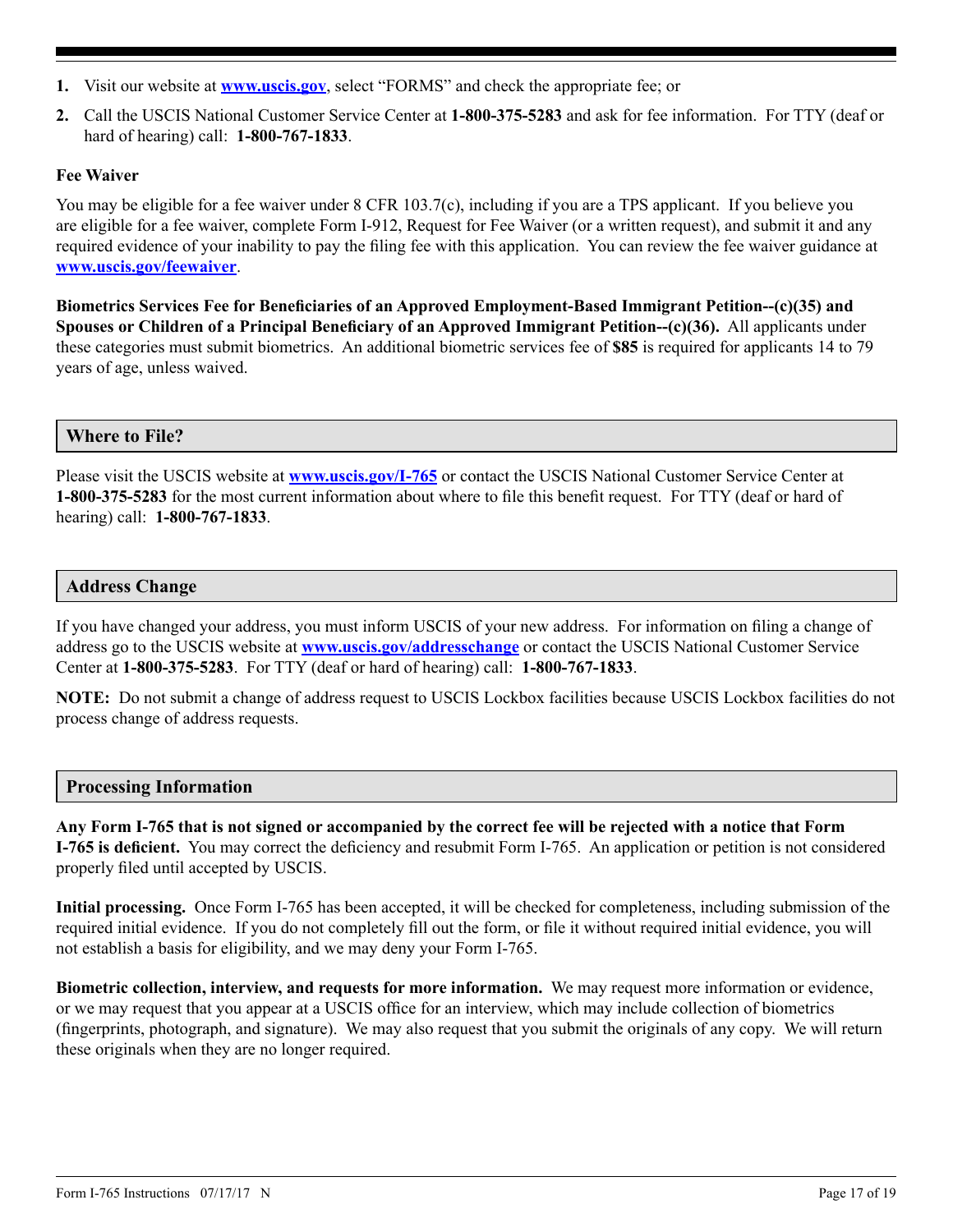You may be required to provide biometrics at a USCIS Application Support Center (ASC) in order for your EAD application to be adjudicated and your card to be produced. If necessary, USCIS will send you a notice scheduling you for an ASC appointment for the electronic collection of your biometrics. The ASC notice will inform you of the documents that you must bring with you to the appointment. If you fail to attend your ASC appointment, your EAD application may be denied.

**Approval.** If approved, your EAD will either be mailed to you or you may be required to visit your local USCIS office to pick it up.

**Denial.** If your application cannot be granted, you will receive a written notice explaining the basis of your denial.

## **USCIS Forms and Information**

To ensure you are using the latest version of this form, visit the USCIS website at **www.uscis.gov** where you can get USCIS forms and immigration-related information. If you do not have internet access, you may order USCIS forms by calling our toll-free number at **1-800-870-3676**. You may also obtain forms and information by calling our USCIS National Customer Service Center at **1-800-375-5283**. For TTY (deaf or hard of hearing) call: **1-800-767-1833**.

Instead of waiting in line for assistance at your local USCIS office, you can schedule an appointment online at **www.uscis.gov**. Select "Schedule an Appointment" and follow the screen prompts to set up your appointment. Once you finish scheduling an appointment, the system will generate an appointment notice for you.

### **Penalties**

If you knowingly and willfully falsify or conceal a material fact or submit a false document with your Form I-765, we will deny your Form I-765 and may deny any other immigration benefit.

In addition, you will face severe penalties provided by law and may be subject to criminal prosecution.

## **SSA Privacy Act Statement**

Sections 205(c) and 702 of the Social Security Act authorizes SSA to collect information to assign you an SSN and issue a Social Security card. The information you furnish on this application is voluntary. However, failure to provide the requested information may prevent SSA from issuing you an SSN and Social Security card. SSA will maintain the information used to assign you an SSN and issue you a Social Security card in SSA's system of records [Master Files of Social Security Number (SSN) Holders and SSN Applications, 60-0058]. Complete lists of approved routine uses for the information used to assign you an SSN and issue you a Social Security card are available in the System of Records Notice 60-0058, available at **www.ssa.gov**.

### **USCIS Privacy Act Statement**

**AUTHORITIES:** The information requested on this application, and the associated evidence, is collected pursuant to the Immigration and Nationality Act, 8 U.S.C. section 1324a, as amended.

**PURPOSE:** The primary purpose for providing the requested information on this form is to determine eligibility for certain aliens who are temporarily in the United States requesting an Employment Authorization Document (EAD).

**DISCLOSURE:** The information you provide is voluntary. However, failure to provide the requested information, and any requested evidence, may delay a final decision or result in the denial of your benefit request.